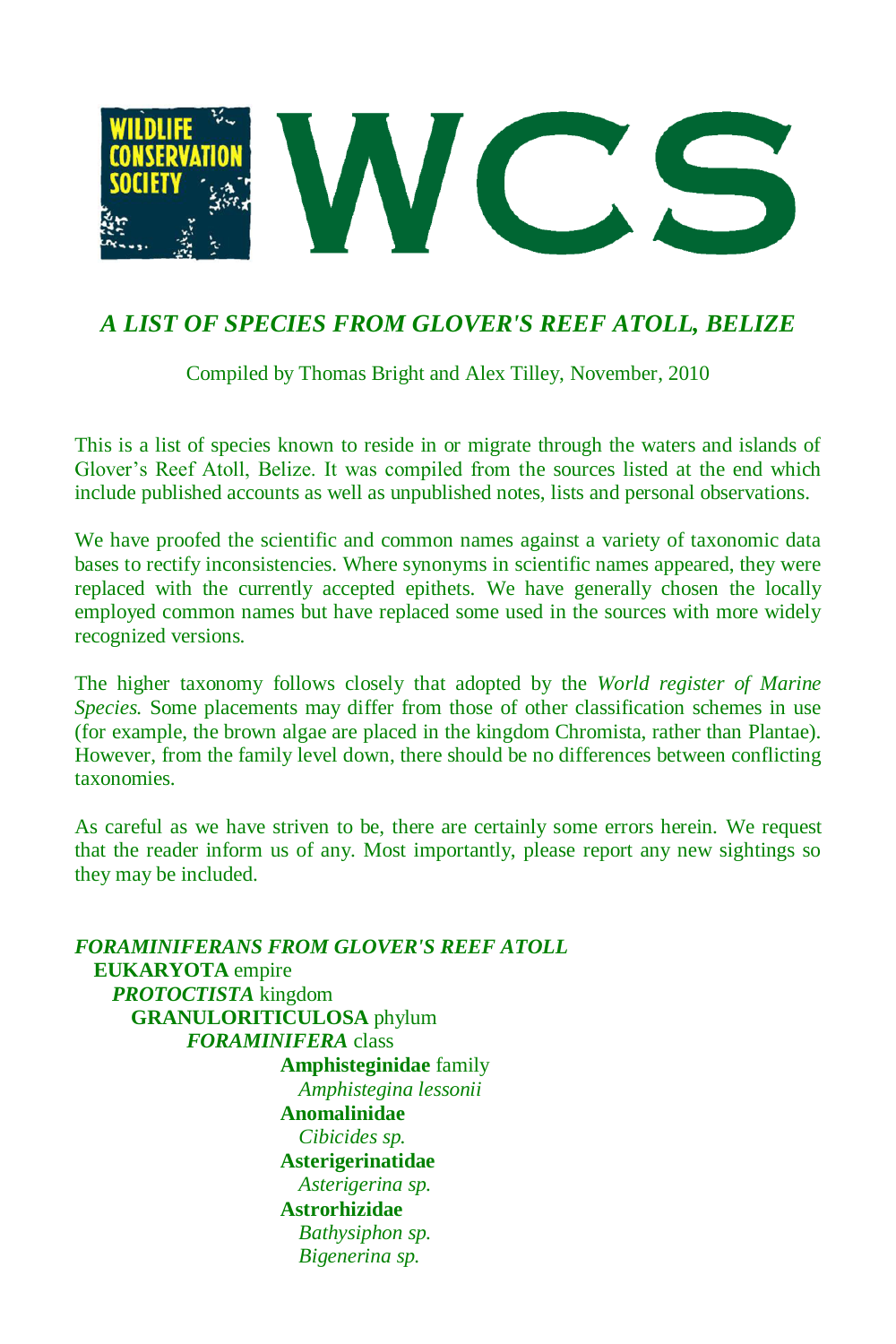**Bagginidae**  *Cancris oblongus* **Bolivinidae** *Brizalina striatula*  **Buliminidae** *Bulimina sp.* **Cornuspiridae** *Cornuspira planorbis* **Discorbidae** *Discorbis sp. Rosalina floridana* **Discorbinellidae** *Hanzawaia strattoni* **Elphidiidae** *Cribroelphidium sp. Elphidium sp.* **Hauerinidae** *Articulina pacifica Articularia sagra Sigmoihauerina bradyi* **Homotrematidae**  *Homotrema rubra*  **Lagenidae**  *Lagena perlucida* **Miliolidae** *Massilina peruviana Milliolinella oblongata Pyrgo sp. Quinqueloculina bosciana Quinqueloculina lamarckiana Quinqueloculina polygona Quinqueloculina semiluna Spiroloculina sp. Massilina granulocostata Triloculina planciana Triloculina trigonula* **Nodosariidae**  *Marginulina sp. Nodosaria sp.* **Nonionidae** *Nonion sp.* **Peneroplidae**  *Peneroplis pertusus Peneroplis proteus Coscinospira arietina* **Rosalinidae**  *Neoconorbina terquemi* **Rotaliidae**  *Ammonia beccarii*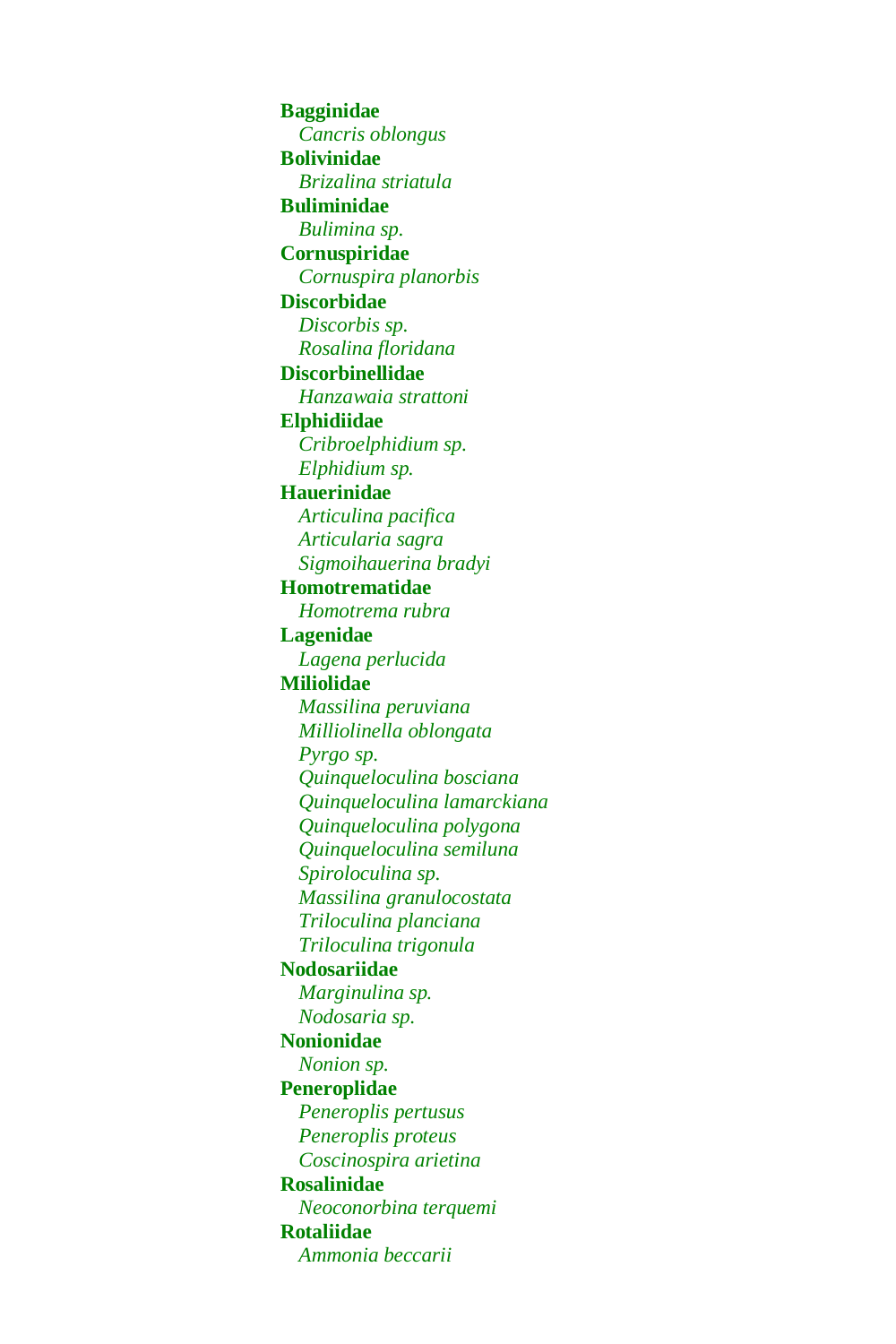**Saccaminidae** *Lagenammina difflugiformis* **Textulariidae**  *Textularia sp.* **Uvigerinidae** *Uvigerina sp.* **Valvulinidae** *Valvulina oviedonia*

*MARINE ALGAE FROM GLOVER'S REEF ATOLL* **PROKARYOTA** empire *MONERA* kingdom **GRACILICUTES** phylum **CYANOBACTERIA** Blue-green algae subphylum **Homoeotrichaceae** family *Blennothrix lyngbyacea* **Oscillatoriaceae** *Lyngbya confervoides* **Phormidiaceae** *Trichodesmium sp.* **Rivulariaceae** *Calothrix confervicola Calothrix crustacea Calothrix parietina Calothrix pilosa Dichothrix penicillata Rivularia nitida* **Schizotrichaceae** *Schizothrix calcicola Schizothrix mexicana* **EUKARYOTA** empire *PROTOCTISTA* Protozoa and Protophyta kingdom **DINOMASTIGOTA** phylum *DINOPHYCEAE* Dinoflagellates class **Symbiodiniaceae** family *Symbiodinium spp.* Zooxanthellae *Symbiodinium microadriaticum* Freudenthal *CHROMISTA* kingdom **OCHROPHYTA** phylum *PHAEOPHYCEAE* Brown algae class **Acinetosporaceae** family *Hincksia mitchelliae* **Dictyotaceae** *Dictyopteris delicatula Dictyopteris jamaicensis Dictyota bartayresii Dictyota cervicornis Dictyota dichotoma Dictyota humifusa Dictyota menstrualis*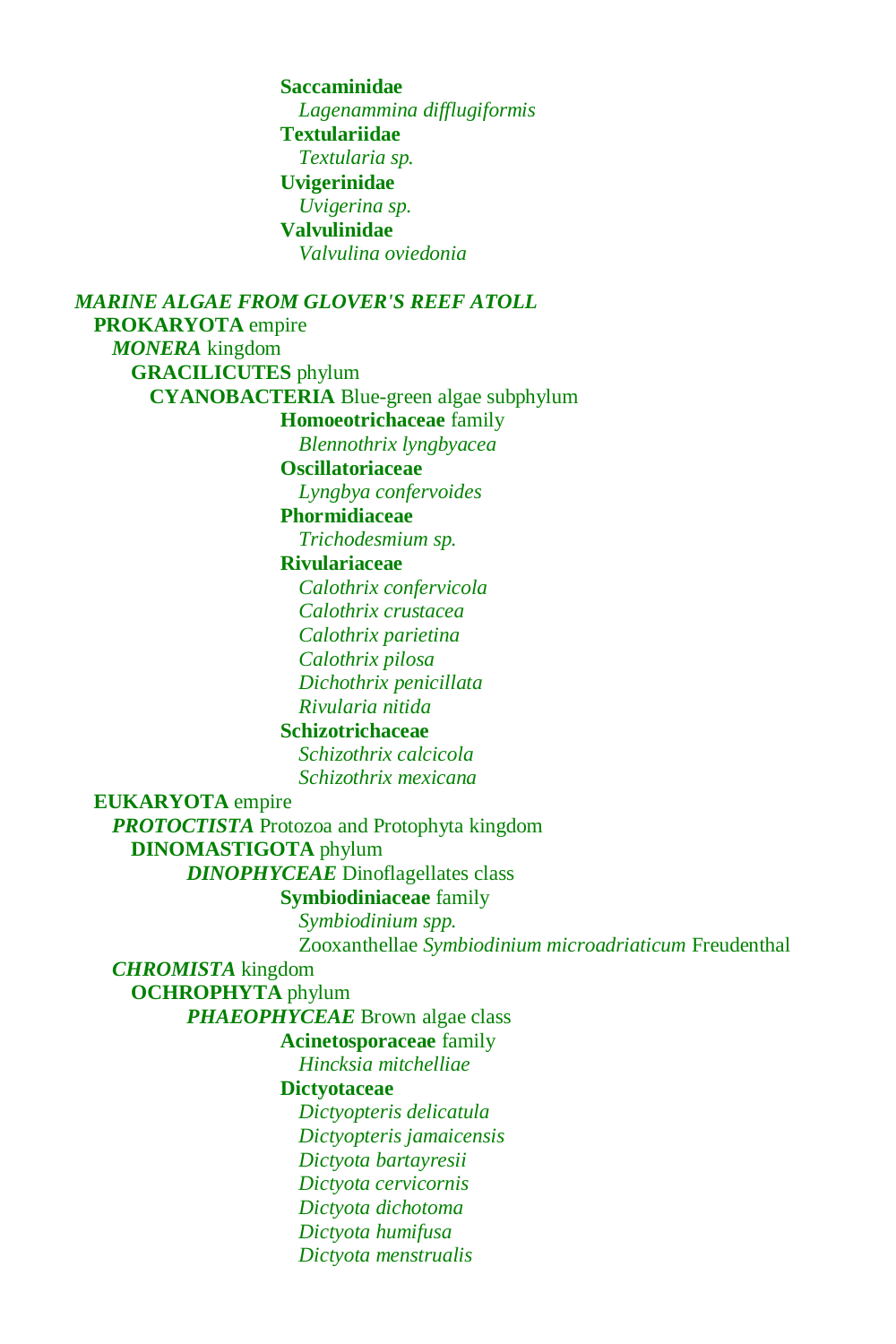*Dictyota mertensii Lobophora variegata* Encrusting fan leaf algae *Padina gymnospora Padina sanctae-crucis Stypopodium zonale Padina jamaicensis* White scroll algae **Sargassaceae** *Sargassum cymosum Sargassum filipendula Sargassum fluitans* Sargassum *Sargassum hystrix* White vein sargassum *Sargassum polyceratium Sargassum vulgare Turbinaria tricostata* Saucer leaf algae *Turbinaria turbinata* **Scytosiphonaceae** *Colpomenia sinuosa Hydroclathrus clathratus* **Sphacelariaceae** *Sphacelaria sp. PLANTAE* kingdom **RHODOPHYTA** Red algae division **Areschougiaceae** family *Eucheuma isiforme* **Bonnemaisoniaceae** *Asparagopsis sp.* **Ceramiaceae** *Centroceras clavulatum Ceramium cimbricum Ceramium corniculatum Ceramium nitens Gayliella flaccida Corallophila huysmansii* **Champiaceae** *Champia parvula Coelothrix irregularis* **Corallinaceae** Calcareous algae *Amphiroa fragilissima Amphiroa hancockii Amphiroa rigida Amphiroa tribulus Corallina sp.* Crustose coralline algae *Fosliella farinosa Goniolithon sp. Jania adhaerens Jania capillacea Jania rubens Lithophyllum pustulatum Metagoniolithon sp.*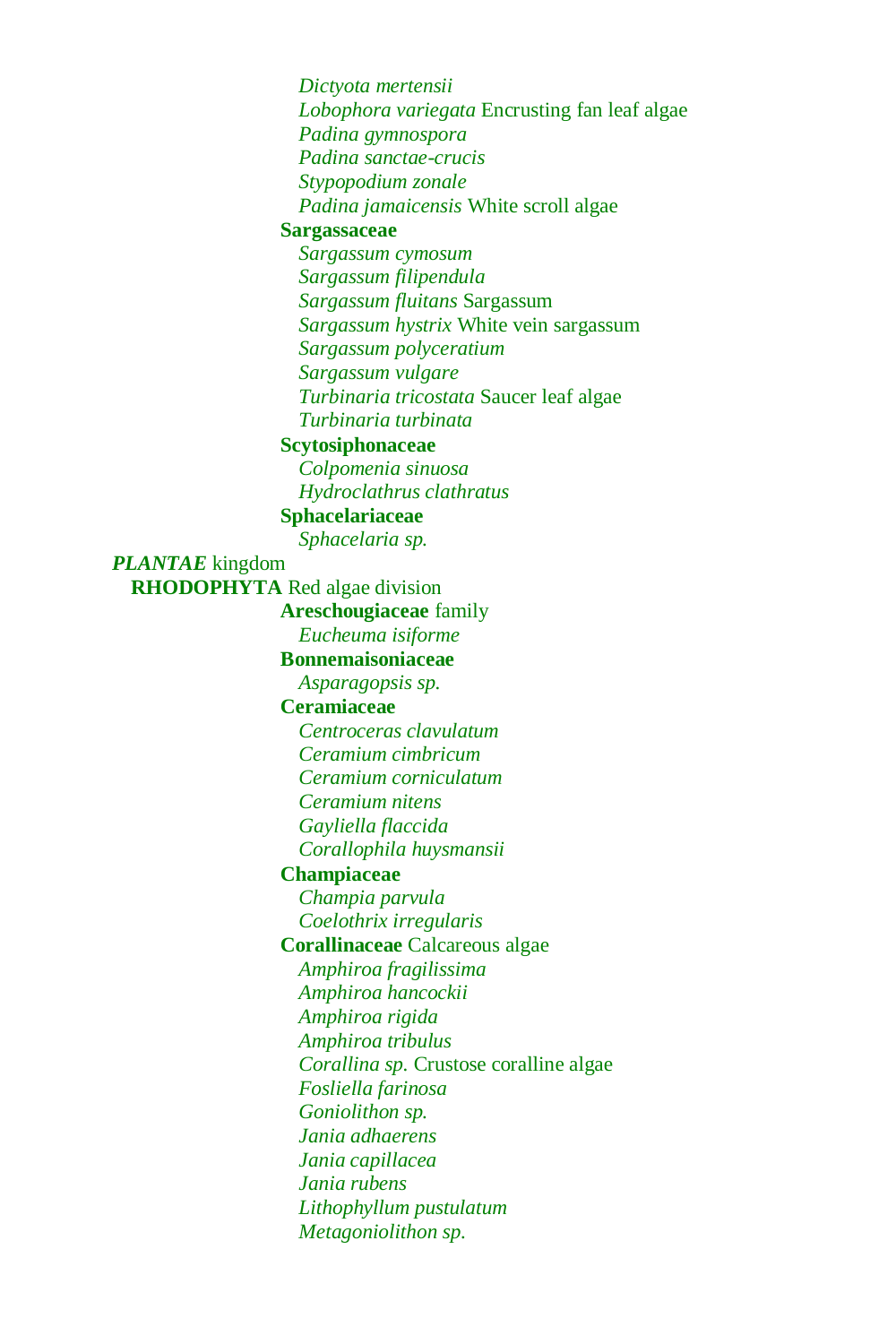**Cystocloniaceae** *Hypnea musciformis Hypnea spinella* **Delesseriaceae** *Martensia pavonia* **Galaxauraceae** *Galaxaura comans Galaxaura rugosa* **Gelidiellaceae** *Gelidiella acerosa* **Gelidiaceae** *Gelidium pusillum* **Kallymeniaceae** *Kallymenia limminghei* **Lomentariaceae** *Gelidiopsis intricata* **Peyssonneliaceae** *Peyssonnelia conchicola* **Rhodomelaceae** *Acanthophora spicifera* Spiny algae *Chondria dasyphylla Chondria floridana Chondria leptacremon Chondria littoralis Digenea simplex Herposiphonia pecten-veneris Herposiphonia secunda Laurencia corallopsis Laurencia intricata Laurencia obtusa Laurencia papillosa Laurencia poitei Lophosiphonia cristata Polysiphonia scopulorum* **Rhodymeniaceae**  *Botryocladia occidentalis Botryocladia pyriformis Botryocladia shanksii* **Sebdeniaceae** *Sebdenia flabellata* **Wrangeliaceae** *Lejolisia sp. Wrangelia argus* **Liagoraceae** *Liagora dendroidea* **Solieriaceae** *Wurdemannia miniata*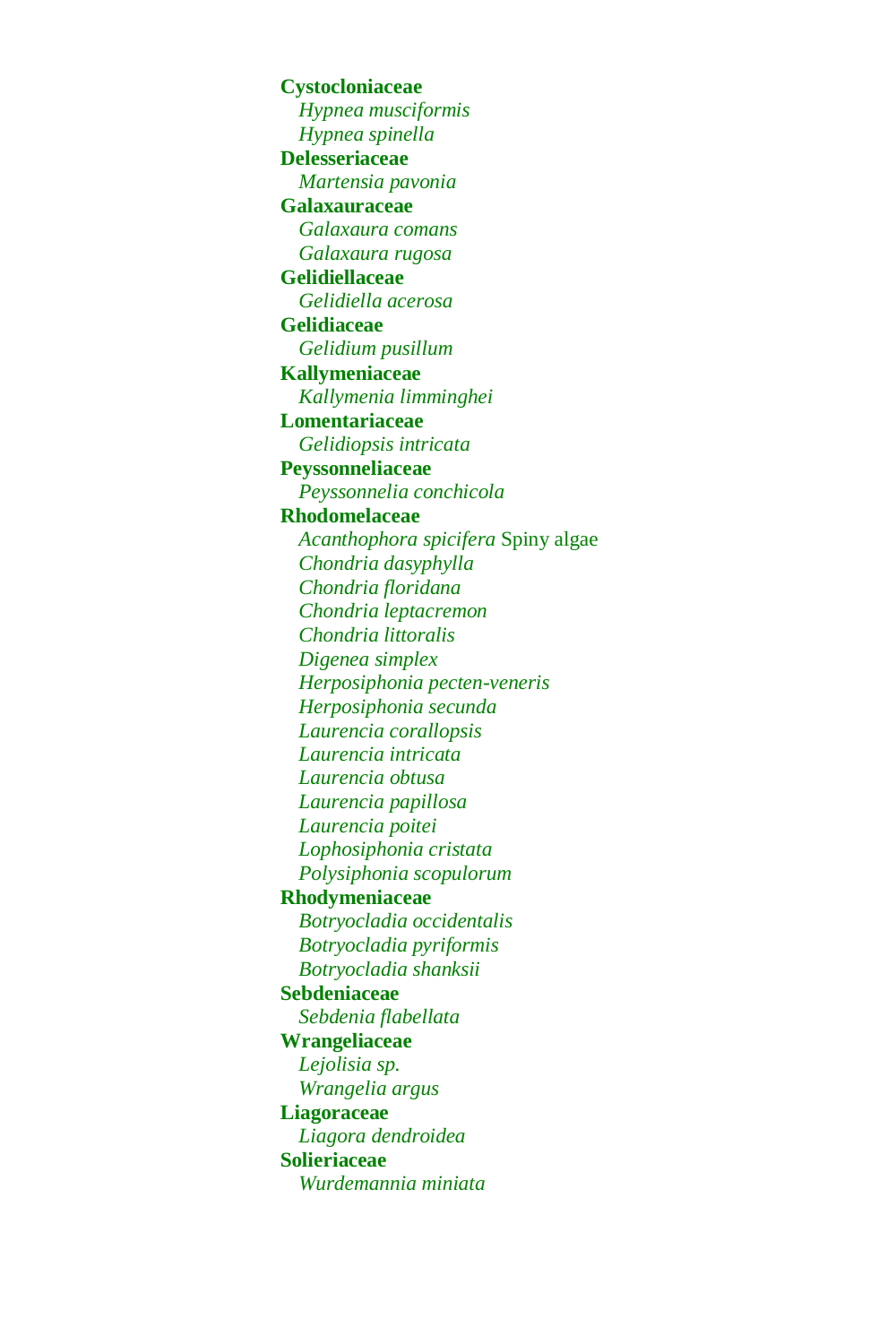**Spyridiaceae** *Spyridia filamentosa* **Stylonemataceae** *Pterocladiella capillacea Stylonema sp.* **CHLOROPHYTA** Green algae division **Polyphysaceae** family *Acetabularia calyculus* Green mermaid's wine glass *Parvocaulis polyphysoides* **Anadyomenaceae** *Anadyomene stellata* **Caulerpaceae** *Caulerpa cupressoides* Cactus tree algae *Caulerpa mexicana Caulerpa microphysa Caulerpa racemosa* Green grape algae *Caulerpa sertularioides Caulerpa urvilleana* **Cladophoraceae** *Chaetomorpha gracilis Chaetomorpha linum Cladophora catenata Cladophora liebetruthii Cladophora prolifera Rhizoclonium riparium* **Codiaceae** *Codium intertextum Codium repens Codium taylorii* **Boodleaceae** *Cladophoropsis membranacea Phyllodictyon anastomosans* **Derbesiaceae** *Derbesia sp.* **Halimedaceae** *Halimeda copiosa Halimeda discoidea* Large leaf watercress algae *Halimeda goreaui* Small-leaf hanging vine *Halimeda incrassata* Three finger leaf algae *Halimeda monile Halimeda opuntia* Watercress algae *Halimeda tuna* Stalked lettuce leaf algae **Siphonocladaceae** *Dictyosphaeria cavernosa* Green bubble algae *Dictyosphaeria ocellata* **Udoteaceae** *Avrainvillea asarifolia Avrainvillea levis Avrainvillea rawsonii Penicillus capitatus*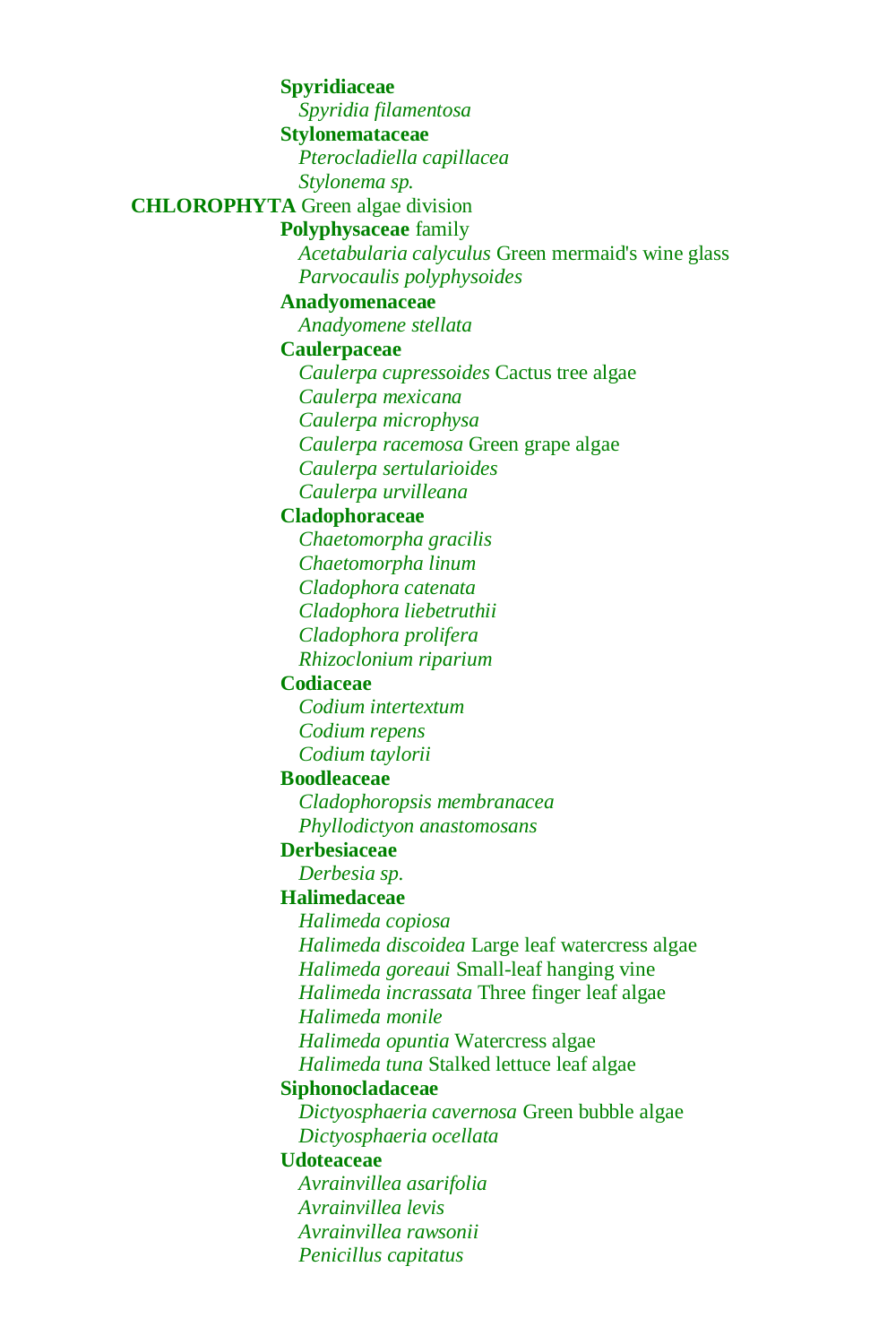*Penicillus dumetosus* Bristle ball brush *Penicillus lamourouxii Rhipocephalus phoenix* Pinecone algae *Penicillus pyriformis* Flat top bristle brush *Udotea conglutinata Udotea cyathiformis Udotea flabellum Udotea occidentalis*

#### **Ulvaceae**

*Ulva prolifera*

#### **Valoniaceae**

*Valonia macrophysa* Elongated sea pearls *Valonia utricularis Valonia ventricosa* Sea pearl

#### **Hapalidiaceae**

*Lithothamnion sp.*

#### *SEAGRASSES FROM GLOVER'S REEF ATOLL*

*PLANTAE* kingdom

**ANGIOSPERMOPHYTA** Flowering plants division

*LILIOPSIDA* Monocotyledons class

**Hydrocharitaceae** Tape-grass family *Halophila Americanae engelmannii* Engelmann's Sea-Grass *Thalassia testudinum* Turtle grass **Cymodoceaceae** Manatee-grass family *Cymodocea filiformis* Manatee grass *Halodule wrightii* Shoalweed

#### *LAND PLANTS FROM MIDDLE CAYE*

*PLANTAE* kingdom

**ANGIOSPERMOPHYTA** Flowering plants division *LILIOPSIDA* Monocotyledons class

#### **Agavaceae**

*Agave sp.* Agave **Arecaceae** palm family *Cocos nucifera* Coconut palm *Cocos nucifera* Maypan coconut palm hybrid *Thrinax radiata* Chit palm **Cyperaceae** Sedge family

*Cyperus ligularis* Swamp flatsedge

*Cyperus planifolius* Flatleaf flatsedge

*Fimbristylis cymosa* Tropical fimbry

# **Liliaceae** Lily family

*Hymenocallis littoralis* Spider lily

# **Musaceae**

*Musa sp.* Banana plant

## **Orchidaceae**

*Myrmecophila tibicinis* Cow horn orchid **Pandanaceae**

*Pandanus sp.* Pandanus (Screw palm)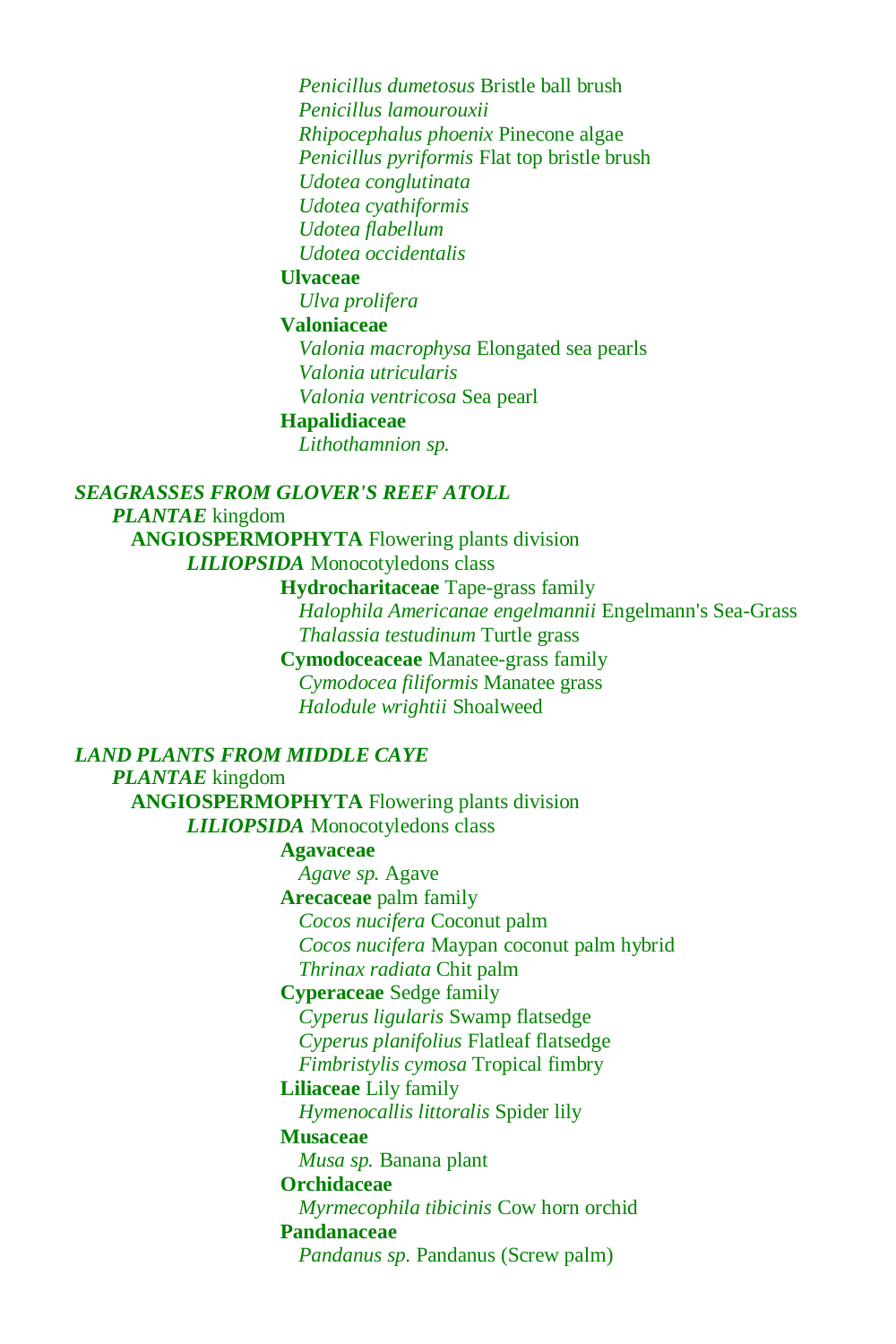**Poaceae** Grass family *Andropogon glomeratus* Bushy bluestem *Cenchrus spinifex* Coastal sandbur *Cynodon dactylon* Bermuda grass *Eragrostis prolifera* Dominican lovegrass *Eustachys petraea* Pinewoods fingergrass *Paspalum laxum* Coconut paspalum *Paspalum vaginatum* Seashore paspalum *Saccharum officinarum* Sugar cane *MAGNOLIOPSIDA* Dicotyledons class **Aizoaceae** Fig-marigold family *Sesuvium portulacastrum* Shoreline seapurslane **Amaranthaceae** Amaranth family *Blutaparon vermiculare* Silverhead *Iresine diffusa* Juba's bush **Apocynaceae** Dogbane family *Rhabdadenia biflora* Mangrovevine *Nerium oleander* Oleander **Asteraceae** Aster family *Ageratum littorale* White weed *Ambrosia hispida* Coastal ragweed *Borrichia arborescens* Tree seaside tansy *Eclipta prostrata* False daisy *Sphagneticola trilobata* Rabbit's paw **Bataceae** Saltwort family *Batis maritima* Turtleweed **Boraginaceae** Borage family *Argusia gnaphalodes* Sea rosemary *Cordia sebestena* Ziricote (Geiger tree) *Tournefortia gnaphalodes* Sea lavender (Fishermen's tobacco) **Burseraceae** Frankincense family *Bursera simaruba* Gumbo limbo **Casuarinacaea** *Casuarina sp.* Australian pine **Chrysobalanaceae** Cocoa-plum family *Chrysobalanus icaco* Coco plum **Combretaceae** Indian almond family *Conocarpus erectus* Buttonwood *Laguncularia racemosa* White mangrove *Terminalia catappa* Indian almond (Tropical almond) **Convolvulaceae** Morning-glory family *Ipomoea pes-caprae* Bayhops **Euphorbiaceae** Spurge family *Chamaesyce blodgettii* Limestone sandmat *Chamaesyce mesembrianthemifolia* Coastal beach sandmat *Euphorbia sp.* Spurge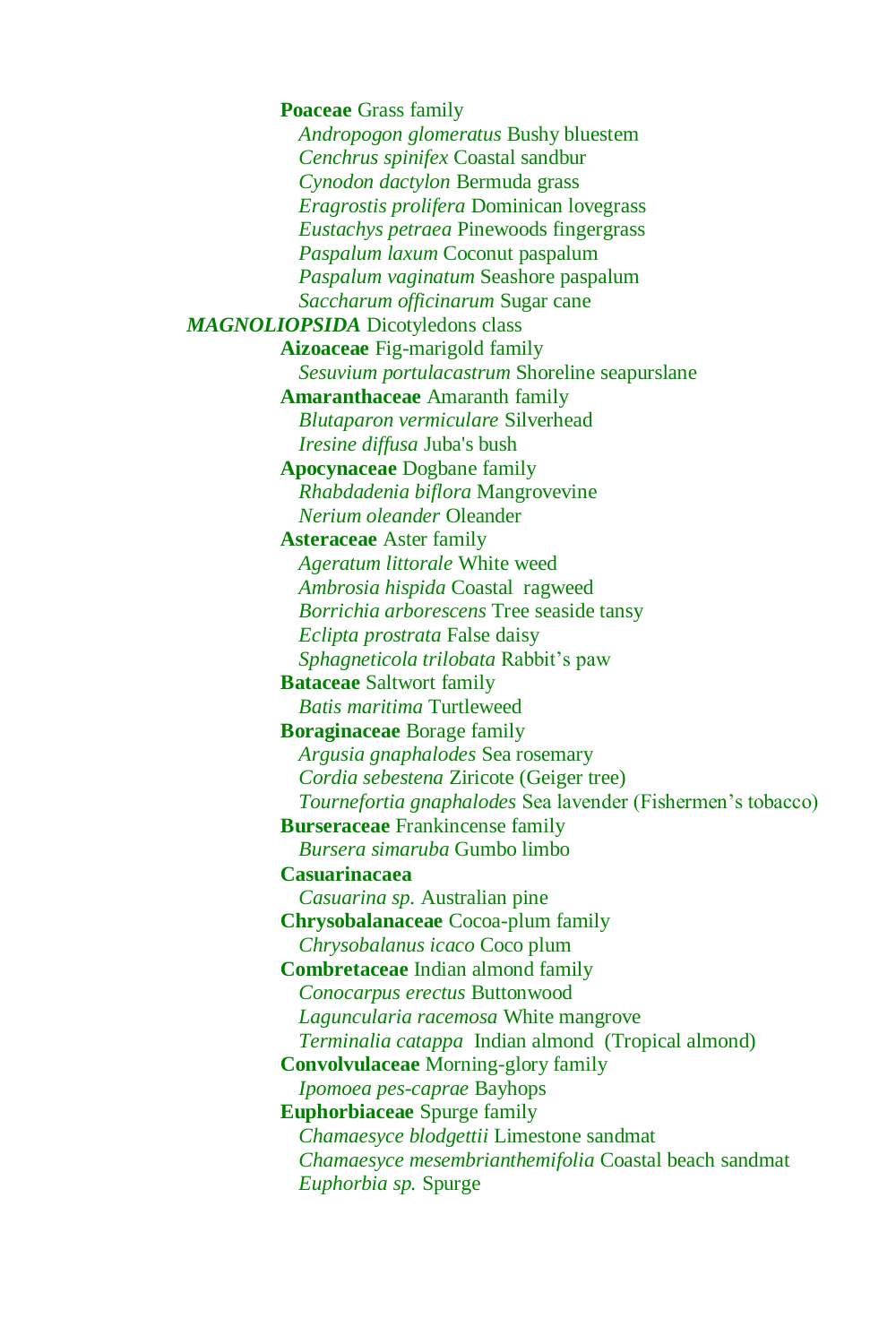**Fabaceae** Pea family *Canavalia rosea* Baybean *Pithecellobium keyense* Florida Keys blackbead *Sophora tomentosa* Yellow necklacepod **Lauraceae** Laurel family *Cassytha filiformis* Devil's gut **Malvaceae** *Thespesia populnea* Seaside maho **Moraceae** Mulberry family *Ficus citrifolia* Wild banyantree **Myricaceae** Bayberry family *Morella cerifera* Wax myrtle **Nyctaginaceae** Four o'clock family *Neea psychotrioides* Salat **Passifloraceae** Passion-flower family *Passiflora suberosa* Corkystem passionflower **Polygonaceae** Buckwheat family *Coccoloba uvifera* Seagrape **Pteridaceae** Maidenhair Fern family *Acrostichum aureum* Golden leatherfern **Rhizophoraceae** Red Mangrove family *Rhizophora mangle* Red mangrove **Rubiaceae** Madder family *Erithalis fruticosa* Blacktorch *Ernodea littoralis* Golden creeper *Ixora coccinea* West Indian jasmine *Morinda citrifolia* Noni **Sapotaceae** Sapodilla Family *Pouteria campechiana* Canistel (Kaniste) **Scrophulariaceae** Figwort family *Capraria biflora* Goatweed **Solanaceae** Potato family *Solanum donianum* Mullein nightshade **Surianaceae** Suriana family *Suriana maritima* Bay cedar **Verbenaceae** Verbena family *Avicennia germinans* Black mangrove *Stachytarpheta jamaicensis* Light-blue snakeweed

*SPONGES FROM GLOVER'S REEF ATOLL* **PORIFERA** Sponges phylum *DEMOSPONGIAE* class **Aplysinidae** family *Aiolochroia crassa Aplysina fistularis* Yellow tube sponge *Aplysina fulva* Scattered pore rope sponge *Aplysina lacunosa* **Callyspongiidae** *Callyspongia plicifera* Azure vase sponge *Callyspongia vaginalis* Branching vase sponge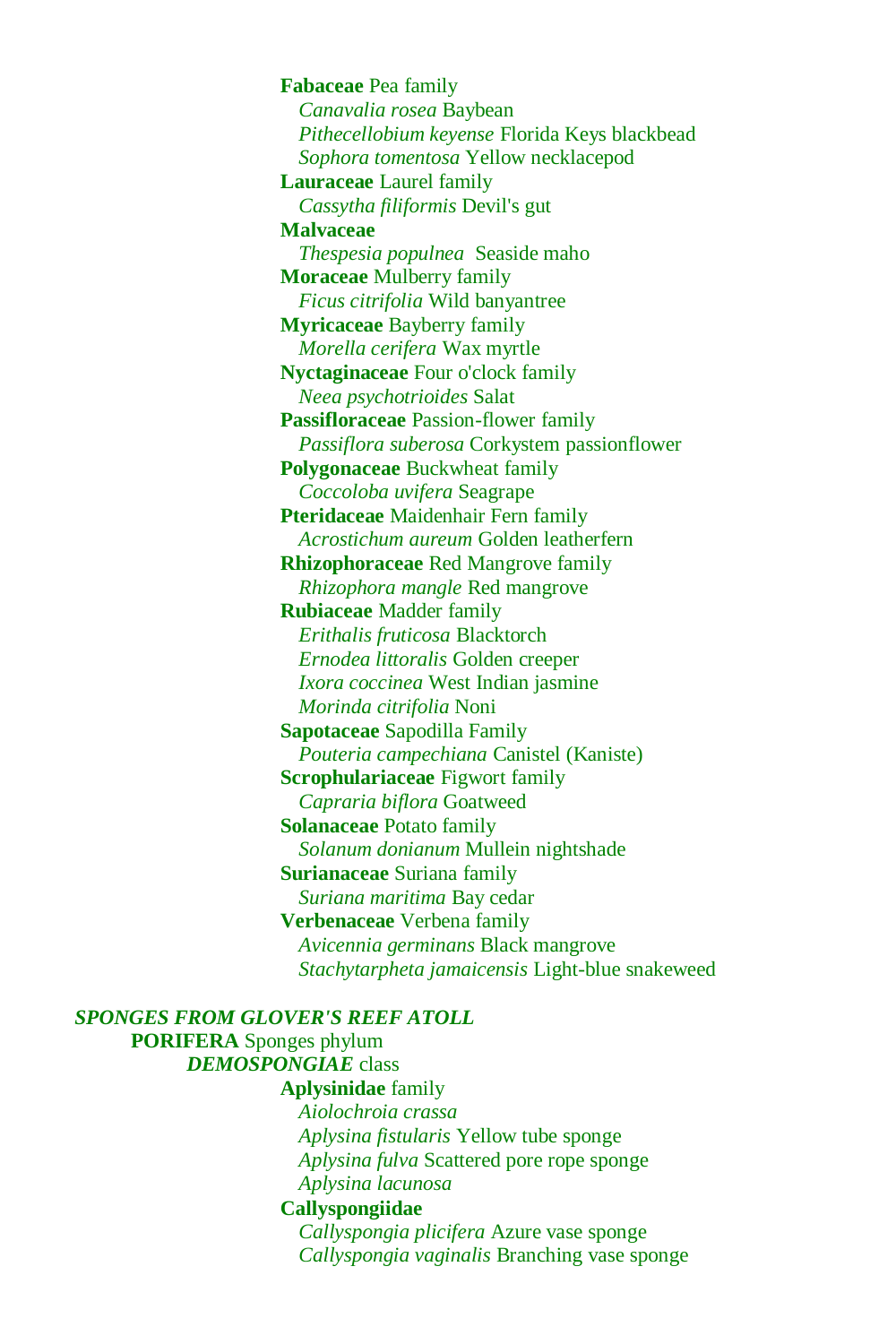#### **Chalinidae**

*Agelas tubulata*

# **Chondrillidae**

*Chondrilla nucula* Chicken liver sponge

## **Clionaidae**

*Cliona delitrix* Red boring sponge

*Cliona tenuis*

*Cliona varians* Brown variable sponge

*Spheciospongia vesparium* Loggerhead sponge

# **Dictyonellidae**

*Scopalina ruetzleri*

# **Irciniidae**

*Ircinia felix*

#### **Mycalidae**

*Mycale laevis Mycale laxissima Mycale sp.*

#### **Niphatidae**

*Amphimedon compressa Cribrochalina vasculum Niphates digitalis*

# **Raspailiidae**

*Ectyoplasia ferox*

**Petrosiidae**

*Xestospongia muta* Giant barrel sponge

## **Phloeodictyidae**

*Aka coralliphaga*

# **Tedaniidae**

*Tedania ignis* Fire sponge

#### *CNIDARIA FROM GLOVER'S REEF ATOLL*

# **CNIDARIA** phylum *SCYPHOZOA* Jellyfish class

**Cassiopeidae** Upsidedown jellyfishes family *Cassiopea frondosa* Upsidedown jellyfish

# **Linuchidae**

*Linuche unguiculata* Thimble jelly *CUBOZOA* Box jellyfish class **Carybdeidae** family

#### *Carybdea alata* Sea wasp

*HYDROZOA* Hydrozoans class

#### **Milleporidae** Fire corals family

*Millepora alcicornis* Fire coral

#### *Millepora complanata* Bladed fire coral

*ANTHOZOA* Sea anemones and corals class

#### **CERIANTIPATHARIA** subclass

**CERIANTHARIA** Tube-dwelling anemones order

# **Cerianthidae** family

Tube anemone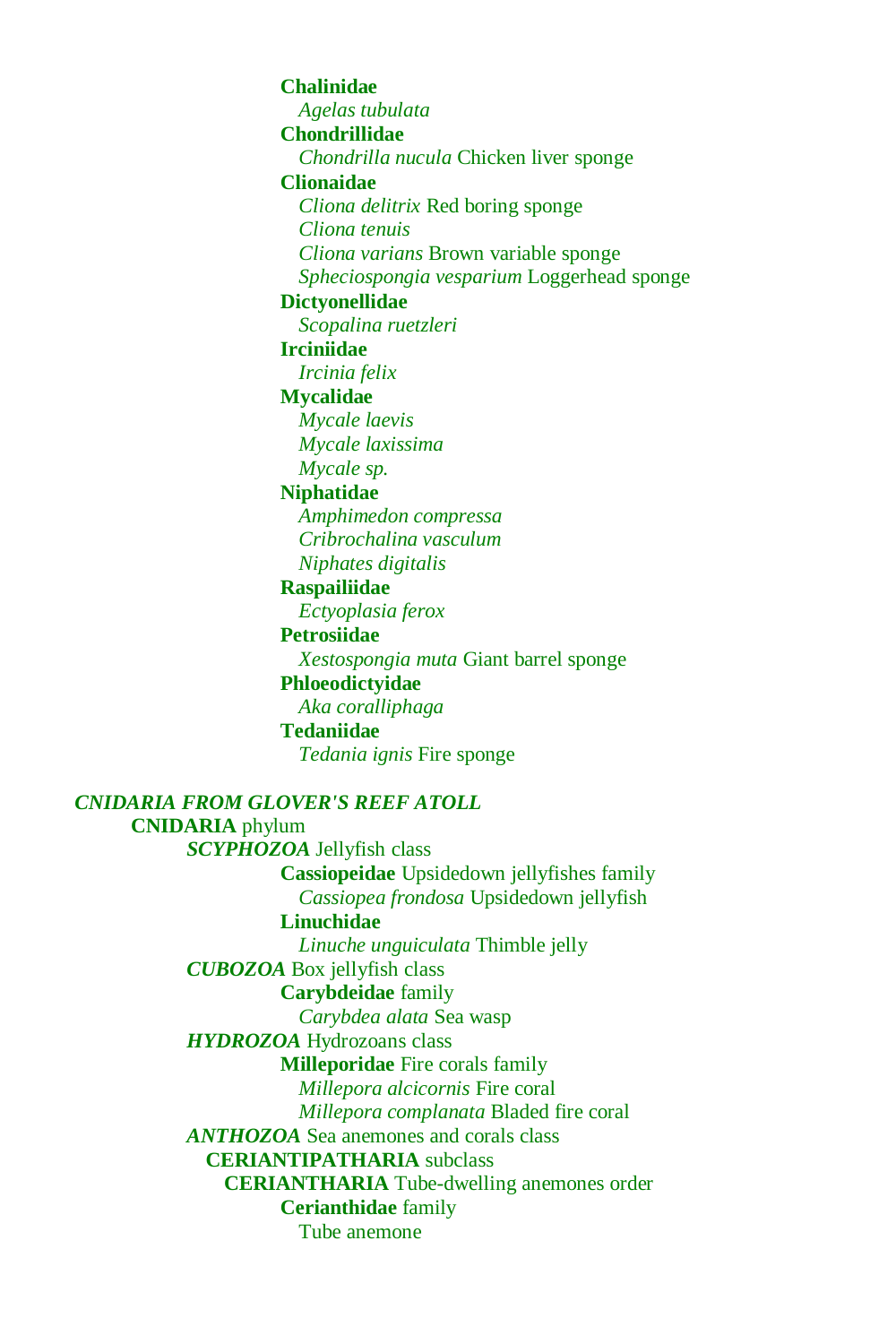**ANTIPATHARIA** Black corals, thorny corals order **Antipathidae**  *Antipathes sp.* **HEXACORALLIA** subclass **ACTINIARIA** Sea anemones order **Actiniidae**  *Condylactis gigantea* Giant Caribbean anemone **Aiptasiidae** *Bartholomea annulata* Ringed anemone **Aliciidae** *Alicia mirabilis* Berried anemone **Phymanthidae** *Phymanthus crucifer* Red beaded anemone **Stichodactylidae** *Stichodactyla helianthus* Sun anemone **ZOANTHIDEA** Zoanthids order **Parazoanthidae**  *Parazoanthus parasiticus* Sponge zoanthid **Zoanthidae** *Palythoa caribbaeorum* White encrusting zoanthid *Zoanthus pulchellus* Mat zoanthid **CORALLIMORPHARIA** order **Actinodiscidae** *Discosoma sanctithomae* Warty corallimorpharian **SCLERACTINIA** Stony corals order **Acroporidae** *Acropora cervicornis* Staghorn coral *Acropora palmata* Elkhorn coral *Acropora prolifera* Fused staghorn coral **Agariciidae** *Agaricia agaricites* Lettuce coral *Agaricia agaricites purpurea* Purple lettuce coral *Agaricia fragilis fragilis* Fragile saucer coral *Agaricia grahamae* Dimpled sheet coral *Agaricia lamarcki* Whitestar sheet coral *Agaricia tenuifolia* Thin leaf lettuce coral *Leptoseris cucullata* Sunray lettuce coral **Astrocoeniidae** *Stephanocoenia michelini* Blushing star coral **Caryophylliidae**  *Cladocora arbuscula* Tube coral *Eusmilia fastigiata* Smooth flower coral **Faviidae** *Colpophyllia natans* Boulder brain coral *Diploria clivosa* Knobby brain coral *Diploria labyrinthiformis* Grooved brain coral *Diploria strigosa* Symmetrical brain coral *Favia fragum* Golfball coral *Manicina areolata* Rose coral *Montastraea annularis* Lobed star coral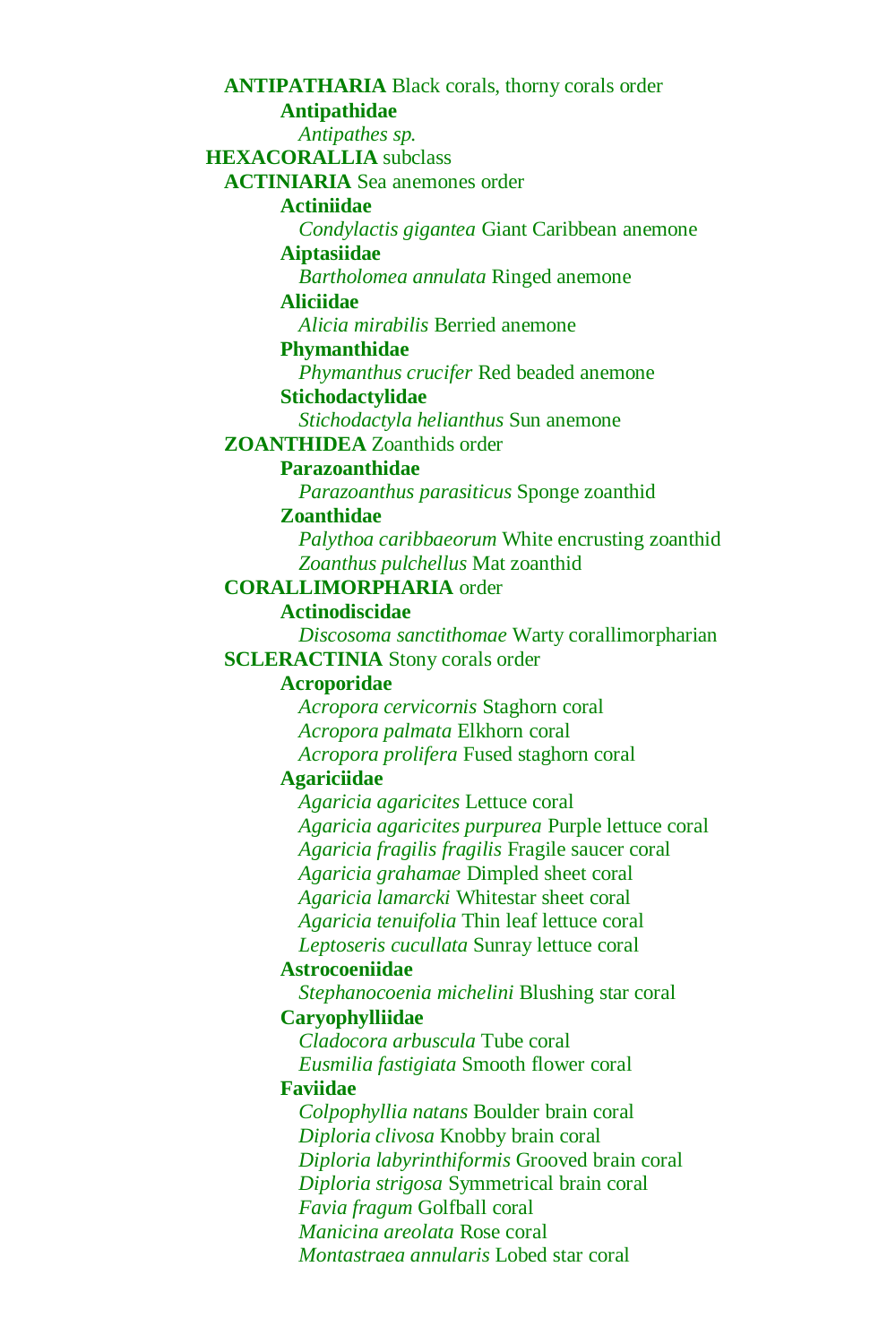*Montastraea cavernosa* Great star coral *Montastraea faveolata* Mountainous star coral *Montastraea franksi* Boulder star coral *Solenastrea bournoni* Smooth star coral

#### **Meandrinidae**

*Dendrogyra cylindricus* Pillar coral *Dichocoenia stokesi* Domed star coral *Meandrina meandrites* Maze coral *Meandrina meandrites brasiliensis* Brasilian rose coral

#### **Mussidae**

*Isophyllastrea rigida* Rough star coral *Mussa angulosa* Spiny flower coral *Mycetophyllia aliciae* Knobby cactus coral *Mycetophyllia ferox* Rough cactus coral *Mycetophyllia lamarckiana* Ridged cactus coral *Mycetophyllia reesi* Ridgeless cactus coral *Scolymia cubensis* Artichoke coral *Scolymia lacera* Atlantic mushroom coral

#### **Pocilloporidae**

*Madracis decactis* Ten-ray star coral *Madracis auretenra (syn. M. mirabilis)*

#### **Poritidae**

*Porites astreoides* Mustard hill coral *Porites clavaria*

*Porites divaricata* Thin finger coral

*Porites furcata* Branched finger coral

*Porites porites* Club tip finger coral

#### **Siderastreidae**

*Siderastrea radians* Lesser starlet coral *Siderastrea siderea* Massive starlet coral

#### **OCTOCORALLIA** subclass

**ALCYONACEA** Soft corals, Sea fans, Sea whips order **Briaridae**

*Briareum asbestinum* Corky sea finger

#### **Gorgoniidae**

*Gorgonia ventalina* Common sea fan *Pseudopterogorgia bipinnata* Bipinnate sea plume

#### **Plexauridae**

*Eunicea mammosa* Swollen-knob candelabrum *Plexaura homomalla* Black sea rod *Plexaurella sp. Pseudoplexaura sp.*

# *ANNELID WORMS FROM GLOVER'S REEF ATOLL*

#### **ANNELIDA** phylum *POLYCHAETA* class

## **Amphinomidae** Fire worms

*Hermodice carunculata* Bearded fire worm **Arenicolidae** Lugworms *Arenicola cristata* Southern lugworm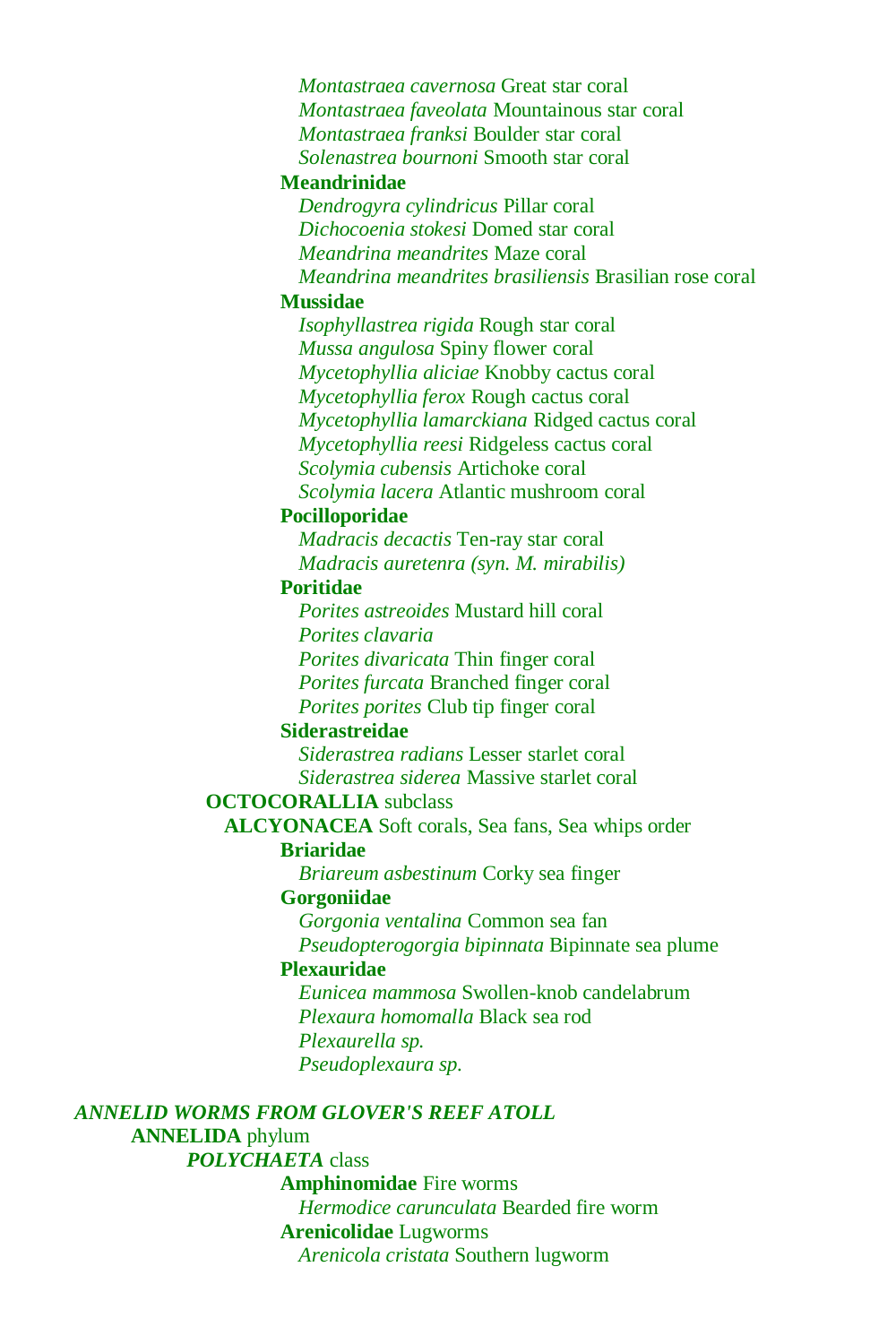**Sabellidae** Feather duster worms *Anamobaea oerstedi* Split-crown feather duster *Bispira brunnea* Social feather duster *Sabellastarte magnifica* Magnificent feather duster **Serpulidae** Serpulid worms *Pomatostegus stellatus* Star horseshoe worm *Salmacina huxleyi* Sea frost *Spirobranchus giganteus* Christmas tree worm **Terebellidae** Spaghetti worms *Eupolymnia crassicornis* Spaghetti worm *MOLLUSCA FROM GLOVER'S REEF ATOLL* **MOLLUSCA** phylum *GASTROPODA* class **Aglajidae** *Chelidonura hirundinina* Leech headshield slug **Aplysiidae** *Aplysia dactylomela* Spotted sea hare *Aplysia parvula*  **Buccinidae** family *Engina turbinella Pisania pusio* Miiature trumpet triton **Bursidae** *Bursa granularis Bursa thomae* **Cassidae** Helmet shells *Cassis madagascariensis* Emperor helmet *Cypraecassis testiculus* Reticulated cowrie-helmet **Cerithiidae** Ceriths *Cerithium atratum Cerithium litteratum* Stocky cerith **Columbellidae** *Columbella mercatoria* West Indian dove shell *Nitidella ocellata* White-spotted dove shell **Conidae** Cone snails *Conus mus Conus regius* Crown cone **Coralliophilidae** *Coralliophila abbreviata Coralliophila caribaca* **Costellariidae** *Vexillum hanlevi* **Cymatiidae** *Cymatium muricinum* **Cypraeidae** Cowries *Cypraea cervus* Atlantic deer cowrie **Elysiidae** Sea slugs *Elysia crispata* Lettuce sea slug *Elysia tuca* Sacoglossan sea slug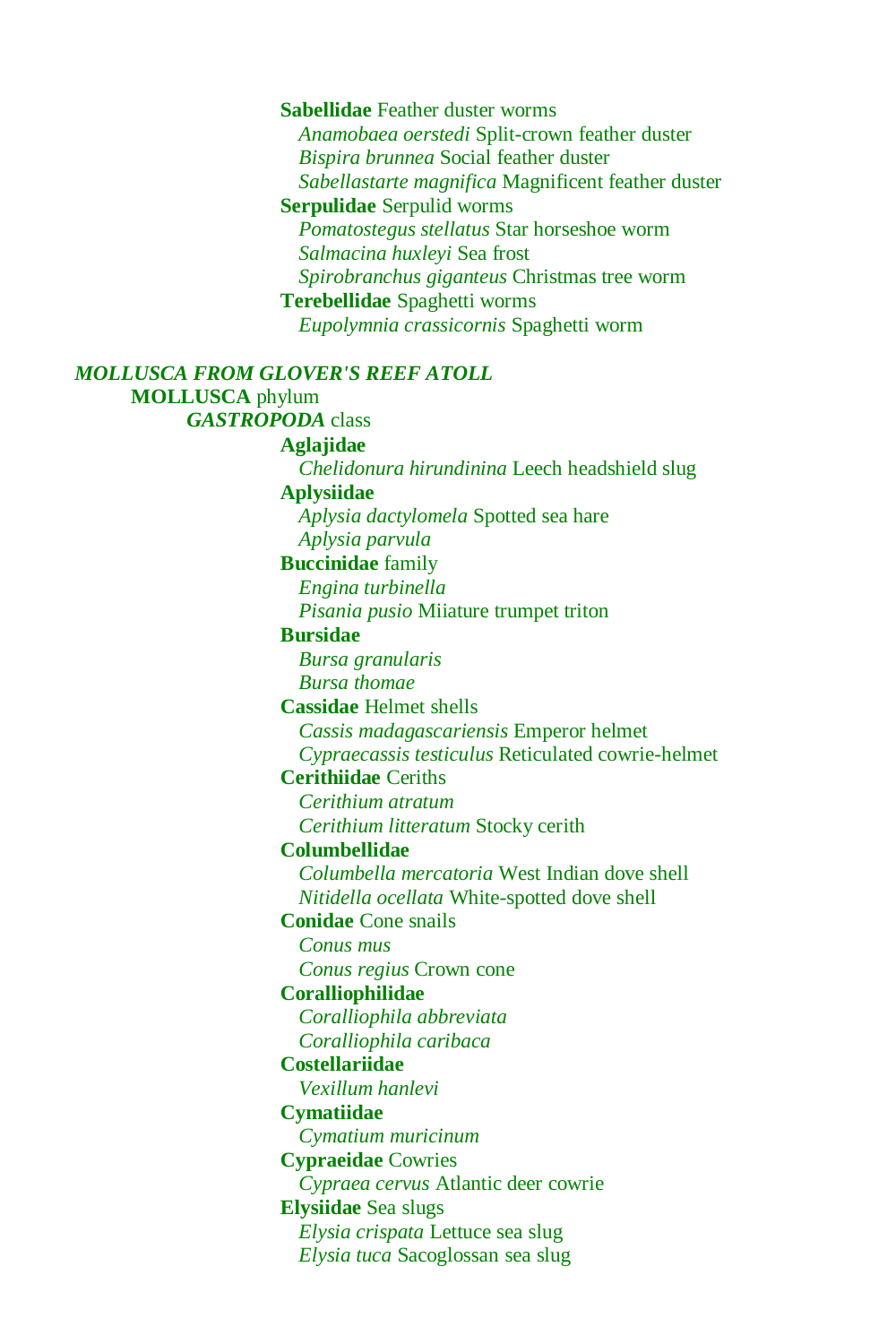**Fasciolariidae** Tulip and Spindle shells *Leucozonia leucozonalis Leucozonia ocellata* White-spotted latirus *Pleuroploca gigantea* Horse conch **Littorinidae** Periwinkles *Littorina ziczac* Zebra periwinkle **Marginellidae** *Hyalina albolineata Prunum guttatum* **Mitridae** *Mitra barbadensis* Barbados miter **Modulidae** Modulus sea snails *Modulus carchedonius* Angled modulus *Modulus modulus* Button snail **Muricidae** *Drupa nodulosa* Blackberry drupe *Murex florifer Muricopsis oxytatus Thais deltoidea* Deltoid rocksnail **Neritidae** Nerites *Nerita sp.* Nerite **Ovulidae** False cowries *Cyphoma gibbosum* Flamingo tongue **Strombidae** Conchs *Strombus costatus* Milk conch *Strombus gigas* Queen conch *Strombus raninus* Hawkwing conch **Tonnidae** *Malea pomum* **Trochidae** Top snails *Calliostoma javanicum* Chocolate-lined top-shell *Cittarium pica* West Indian top-shell, Whelk *Tegula fasciata* Silky tegula *Tegula livdomaculata* **Turbinellidae** *Turbinella angulata* West Indian chank *Vasum muricatum* Caribbean vase **Turbinidae** *Astraea americana Astraea caelata Astraea phoebia* **Turridae** *Crassispira fuscescens* **Turritellidae** Tower shells *Vermicularia knorrii* Florida wormsnail *BIVALVIA* class **Lucinidae** Lucines *Lucina pensylvanica* Pennsylvania lucine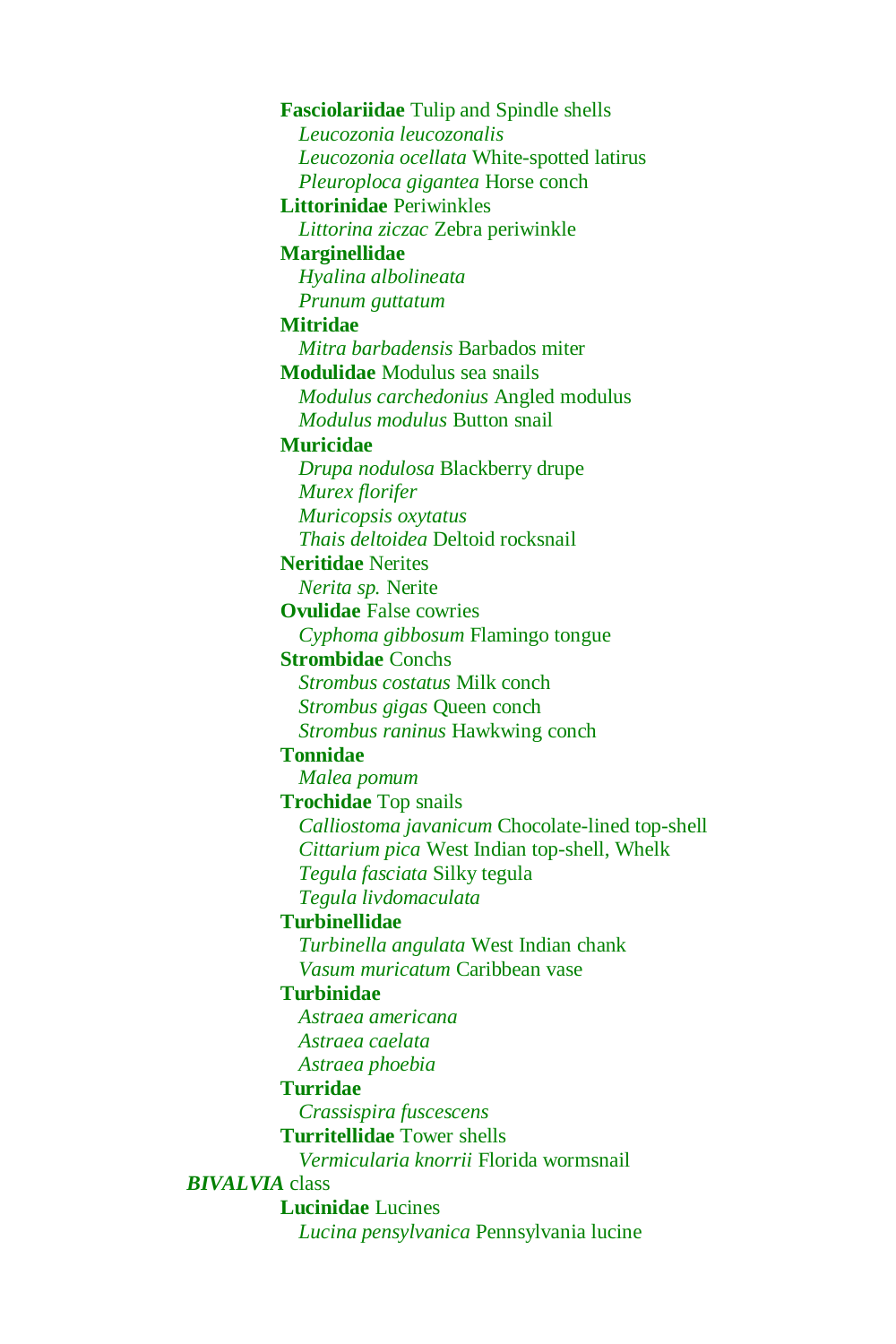**Pinnidae** Pen shells *Pinna carnea* Amber penshell **Pteriidae** Pearl oysters *Pteria colymbus* Atlantic wing-oyster *Pinctada imbricata* Atlantic pearl oyster *CEPHALOPODA* class **DECAPODA** order **Loliginidae** Inshore squids *Sepioteuthis sepioidea* Caribbean reef squid **OCTOPODA** order **Octopodidae** Octopusses *Octopus briareus* Caribbean reef octopus *ARTHROPODS FROM GLOVER'S REEF ATOLL* **ARTHROPODA** phylum *CRUSTACEA* subphylum **CALANOIDA** Calanoid copepods order **Acartiidae** family *Acartia tonsa* **DECAPODA** order *Anomura* infraorder **Galatheoidea** superfamily **Porcellanidae** Porcelain crabs *Petrolisthes armatus* Green porcelain crab **Paguroidea** superfamily **Coenobitidae** Land hermit crabs *Coenobita clypeatus* Land hermit crab **Diogenidae** *Paguristes cadenati* Red reef hermit crab *Brachyura* Short-tailed crabs infraorder **Calappoidea** superfamily **Calappidae** Box crabs family *Calappa gallus* Rough box crab **Grapsoidea** superfamily **Gecarcinidae** *Cardisoma guanhumi* Blue land crab **Grapsidae** *Grapsus grapsus* Sally Lightfoot **Sesarmidae**  *Aratus pisonii* Mangrove tree crab **Majoidea** Spider crabs superfamily **Inachidae**  *Stenorhynchus seticornis* Arrowhead crab **Mithracidae** *Mithraculus sculptus* Green clinging crab *Mithrax spinosissimus* Channel clinging crab **Pinnotheroidea** superfamily **Pinnotheridae** Pea crabs *Dissodactylus primitivus* Heart urchin pea crab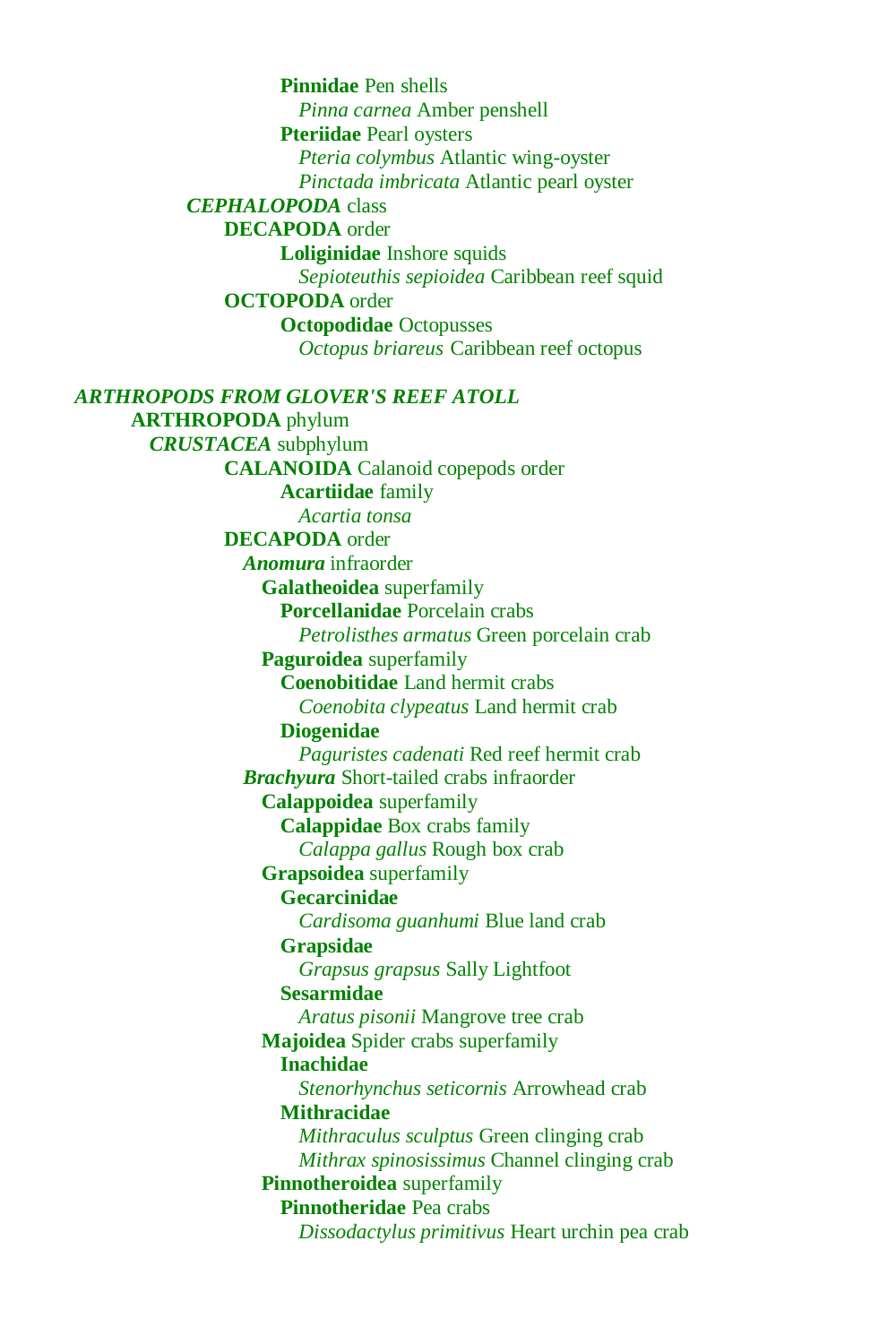*Caridea* True shrimps infraorder **Alpheoidea** superfamily **Hippolytidae** *Lysmata wurdemanni* Peppermint shrimp **Palaemonoidea** superfamily **Palaemonidae** *Periclimenes pedersoni* Pederson cleaner shrimp *Palinura* infraorder **Palinuroidea** superfamily **Palinuridae** Spiny lobsters *Panulirus argus* Caribbean spiny lobster *Panulirus guttatus* Spotted spiny lobster **Scyllaridae** Slipper lobsters *Scyllarides aequinoctialis* Spanish slipper lobster *Cirrhipedia* **Barnacles** Infraclass **PEDUNCULATA** Goose barnacles order *Lepas anatifera* Common goose barnacle *Lepas anserifera*

# *CONSPICOUOS SPIDERS AND INSECTS OF MIDDLE CAYE* **ARTHROPODA** phylum *ARACHNIDA* class **Theridiidae** Tangled web spiders Tangled web spider (at least 2 species) **Salticidae** Jumping spiders Jumping spider (at least 1 species) *INSECTA* class **DICTYOPTERA** order **Blattaria** Cockoaches suborder Cockroach (at least 2 species) **DIPTERA** true flies order **Ceratopogonidae** no-see-ums *Culicoides sp.* Sand fly **Culicidae** Mosquitoes *Anopheles sp. Aedes sp. Culex sp.* **Muscidae** *Musca domestica* Housefly **HEMIPTERA** True bugs order **Cixiidae** Cixiid planthoppers *Myndus crudus* American palm cixiid **ISOPTERA** Termites order **Termite ODONATA Epiprocta** suborder *Anisoptera* infraorder **Dragonfly**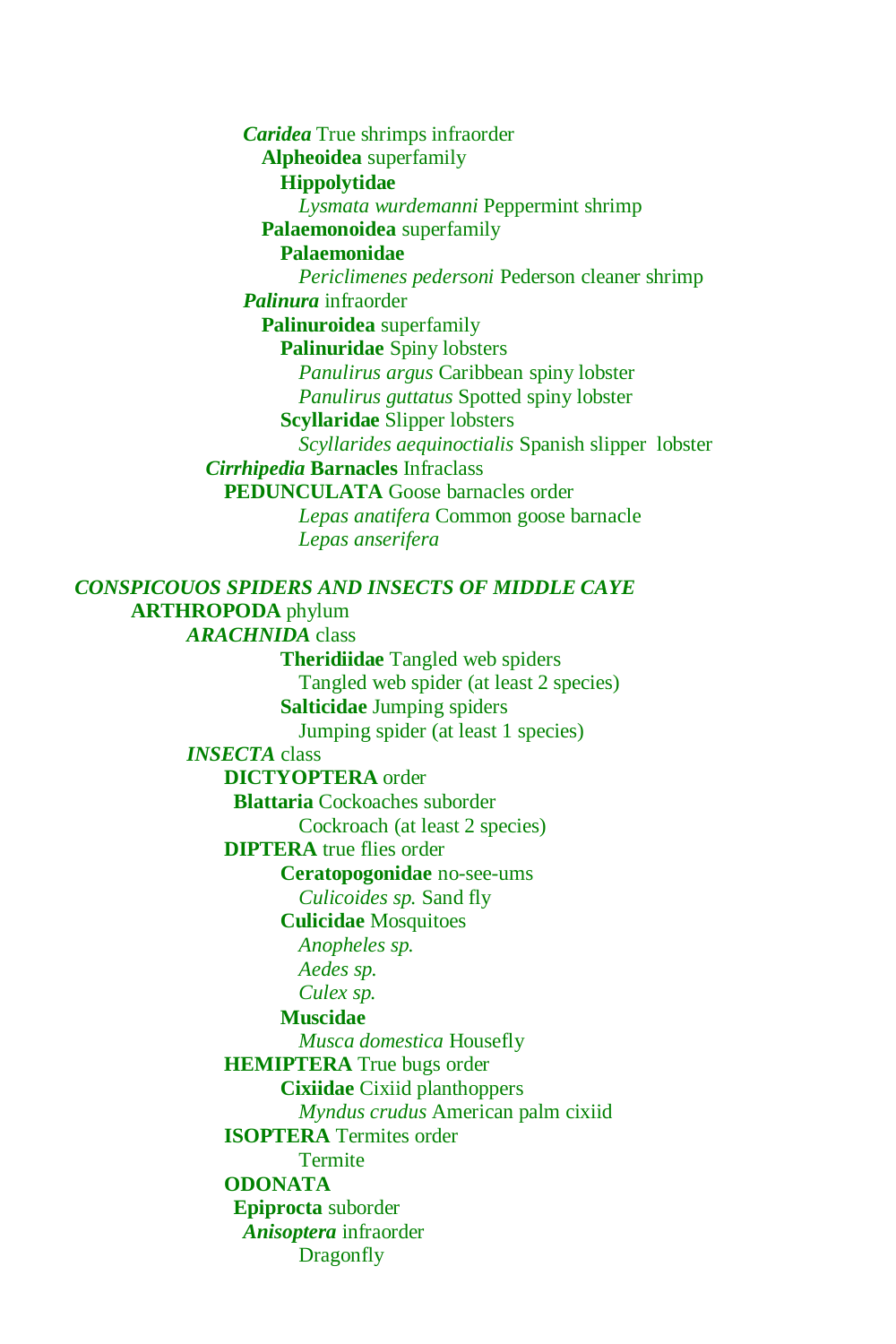**SIPHONAPTERA** Fleas order *Ctenocephalides sp.* Flea *ECHINODERMS FROM GLOVER'S REEF ATOLL* **ECHINODERMATA** phylum *ASTEROIDEA* Sea stars class **Astropectinidae** family *Astropecten duplicatus* Two-spined seastar **Oreasteridae** Cushion stars *Oreaster reticulatus* Cushioned star *ECHINOIDEA* Sea urchins class **Brissidae** Heart urchins *Meoma ventricosa* Red heart urchin **Cidaridae** Pencil urchins *Eucidaris tribuloides* Slate pencil urchin **Diadematidae** Longspine sea urchins *Diadema antillarum* Long-spined sea urchin **Echinometridae** *Echinometra mathaei* Rock-boring urchin *Echinometra viridis* Reef urchin **Mellitidae** Sand dollars *Leodia sexiesperforata* Six holed keyhole urchin **Toxopneustidae** *Tripneustes ventricosus* West Indian sea egg *HOLOTHUROIDEA* Sea cucumbers class **Holothuriidae**  *Holothuria mexicana* Donkey dung sea cucumber *Holothuria thomasi* Tiger tail sea cucumber **Stichopodidae** *Isostichopus badionotus* Chocolate chip sea cucumber **Synaptidae** *Euapta lappa OPHIUROIDEA* Brittle stars class **Ophiocomidae**  *Ophiocoma echinata* Black brittle star *ASCIDIANS FROM GLOVER'S REEF ATOLL*

**CHORDATA** phylum *ASCIDIACEA* class **Holozoidae** Sea squirts family *Distaplia corolla* Button tunicates

*FISHES FROM GLOVER'S REEF ATOLL* **CHORDATA** phylum *CHONDRICHTHYES* Sharks & rays class **CARCHARHINIFORMES** Ground sharks order **Carcharhinidae** Requiem sharks family *Carcharhinus falciformis* Silky shark *Carcharhinus galapagensis* Galapagos shark *Carcharhinus isodon* Cuban night shark *Carcharhinus leucas* Bull shark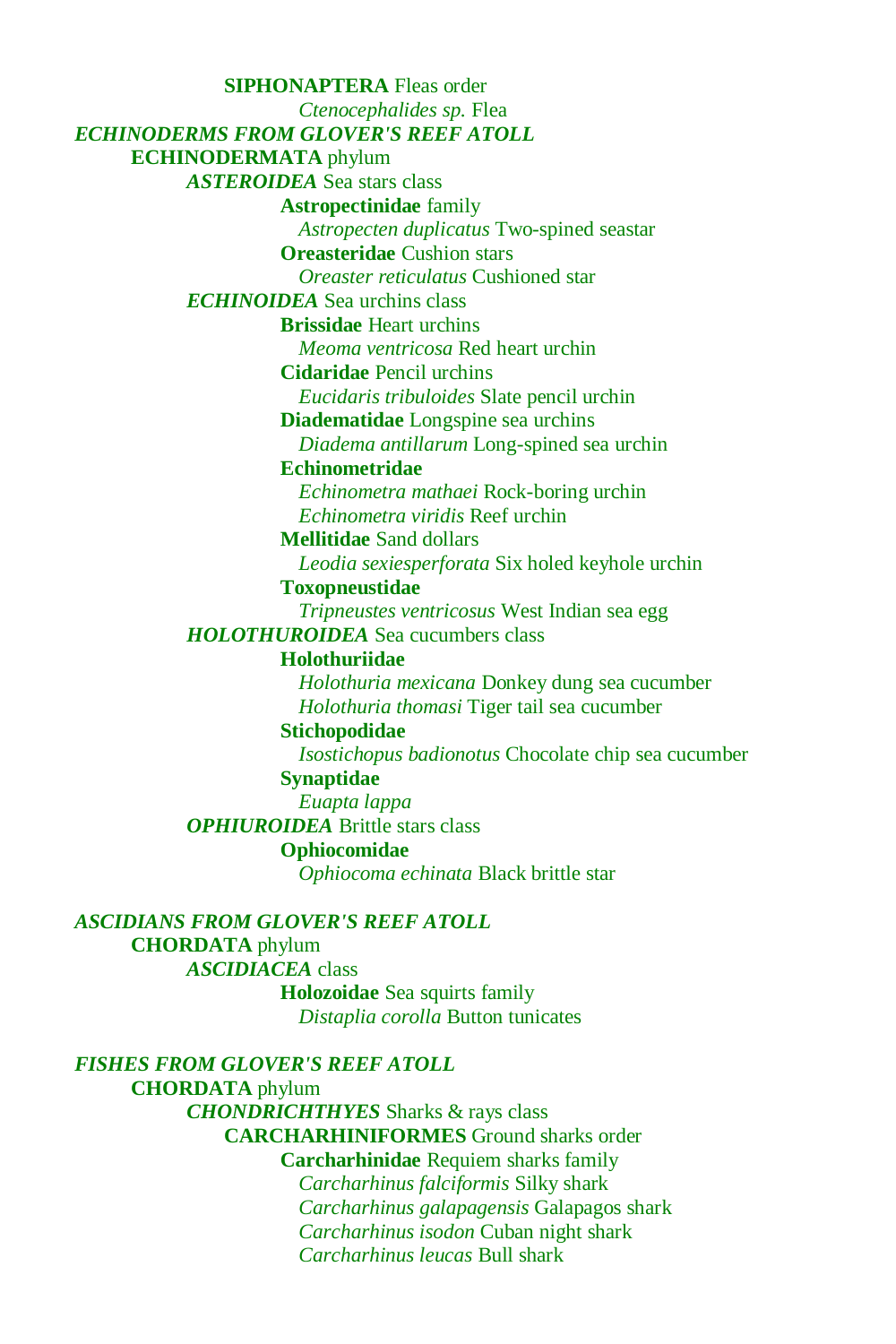*Carcharhinus limbatus* Blacktip Shark *Carcharhinus perezi* Caribbean reef shark *Galeocerdo cuvier* Tiger shark *Negaprion brevirostris* Lemon shark *Rhizoprionodon porosus* Caribbean sharpnose shark **Sphyrnidae** Hammerhead sharks *Sphyrna lewini* Scalloped hammerhead *Sphyrna mokarran* Great hammerhead *Sphyrna zygaena* Smooth hammerhead **Triakidae** Hound sharks *Mustelus canis insularis* Smooth dogfish **ORECTOLOBIFORMES** Carpet sharks order **Ginglymostomatidae** Nurse sharks *Ginglymostoma cirratum* Nurse shark **Rhincodontidae** Whale shark *Rhincodon typus* Whale shark **MYLIOBATIFORMES** Stingrays order **Dasyatidae** Stingrays *Dasyatis americana* Southern stingray *Himantura schmardae* Caribbean stingray **Myliobatidae** Eagle rays *Aetobatus narinari* Spotted eagle ray **Torpedinidae** Electric rays *Narcine brasiliensis* Lesser electric ray **Urolophidae** Round stingrays *Urobatis jamaicensis* Yellow stingray *ACTINOPTERYGII* Ray-finned fishes class **ALBULIFORMES** Bonefishes order **Albulidae** Bonefishes family Albula vulpes Bonefish **ANGUILLIFORMES** Eels order **Congridae** Conger eels *Heteroconger longissimus* Brown garden eel **Muraenidae** Moray eels *Gymnothorax funebris* Green moray *Gymnothorax miliaris* Goldentail moray *Gymnothorax moringa* Spotted moray **Ophichthidae** Snake eels *Myrichthys breviceps* Sharptail eel *Ophichthus ophis* Spotted snake eel **AULOPIFORMES** Aulopiforms order **Synodontidae** Lizardfishes *Synodus intermedius* Sand diver *Synodus saurus* Bluestriped lizardfish **BATRACHOIDIFORMES** Batrachoidiforms order **Batrachoididae** Toadfishes *Batrachoides gilberti* Large eye toadfish *Sanopus astrifer* Whitespotted toadfish *Sanopus splendidus* Splendid toadfish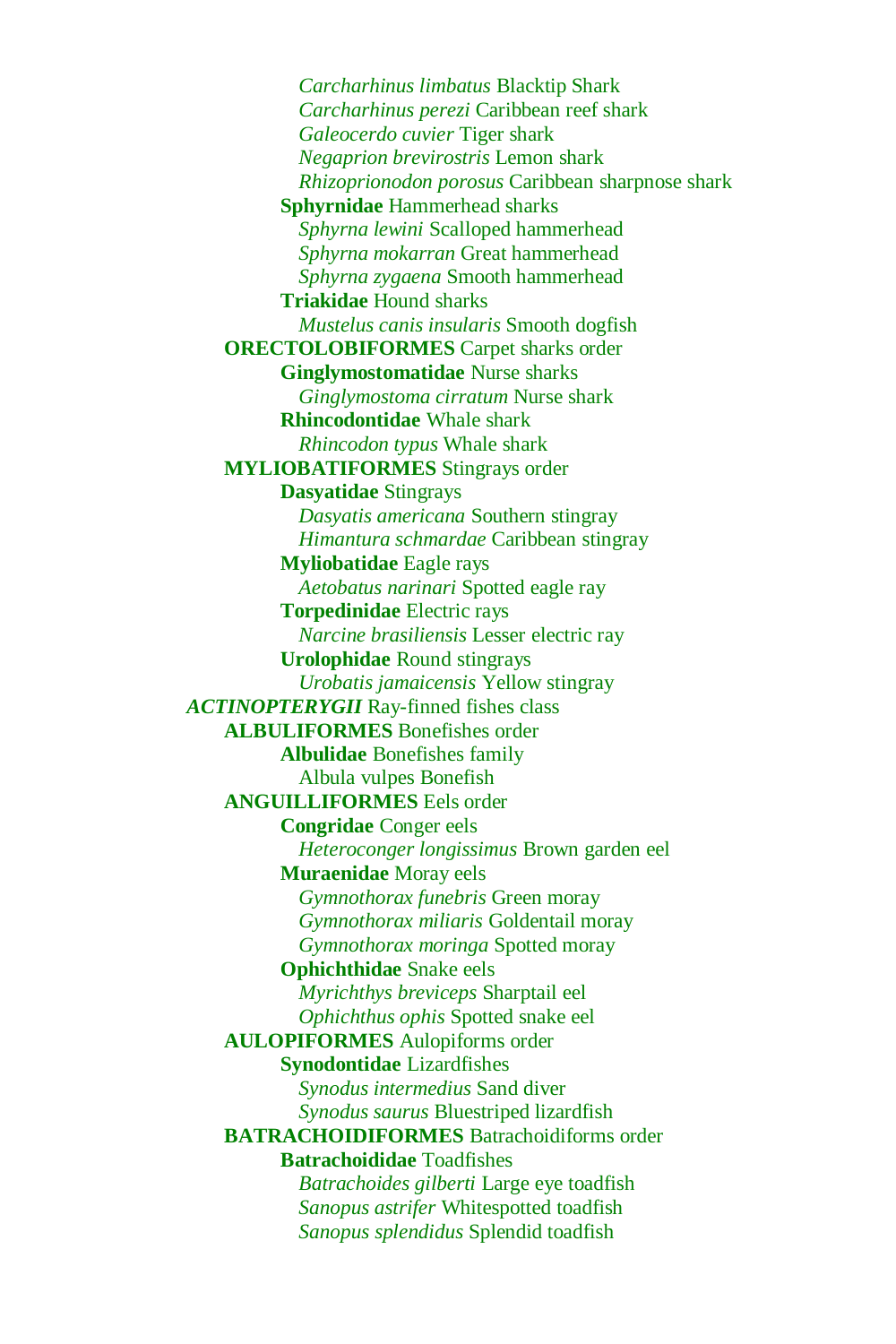**BELONIFORMES** Needlefishes and relatives order **Belonidae** Needlefishes *Ablennes hians* Flat needlefish *Strongylura marina* Atlantic needlefish *Tylosurus crocodilus* Houndfish **Exocoetidae** Flyingfishes *Hirundichthys speculiger* Mirrorwing flyingfish **BERYCIFORMES** order **Holocentridae** Squirrelfishes and Soldierfishes *Holocentrus adscensionis* Squirrelfish *Holocentrus rufus* Longspine squirrelfish *Myripristis jacobus* Blackbar soldierfish *Neoniphon marianus* Longjaw squirrelfish *Sargocentron coruscum* Reef squirrelfish *Sargocentron vexillarium* Dusky squirrelfish **CLUPEIFORMES** Herrings order **Clupeidae** Herrings and relatives *Harengula humerali* Redear Herring (Sprat) **ELOPIFORMES** Tarpons order **Megalopidae** Tarpons *Megalops atlanticus* Atlantic tarpon **GASTEROSTEIFORMES** Pipefishes and relatives order **Aulostomidae** Trumpetfishes *Aulostomus maculatus* Trumpetfish **Syngnathidae** seahorses *Hippocampus erectus* Lined seahorse *Hippocampus reidi* Longsnout seahorse **LOPHIIFORMES** Anglerfishes order **Ogcocephalidae** Batfishes *Ogcocephalus nasutus* Shortnose batfish **PERCIFORMES** Perch-like fishes order **Apogonidae** Cardinalfishes *Apogon binotatus* Barred cardinalfish *Apogon lachneri* Whitestar cardinalfish *Apogon maculatus* Flamefish *Apogon planifrons* Pale cardinalfish *Apogon townsendi* Belted cardinalfish *Astrapogon stellatus* Conchfish *Phaeoptyx pigmentaria* Dusky cardinalfish **Blenniidae** Blennies *Ophioblennius atlanticus* Redlip blenny **Carangidae** Jacks *Carangoides bartholomaei* Yellow jack *Carangoides ruber* Bar jack *Caranx crysos* Blue runner *Caranx hippos* Crevalle jack *Caranx latus* Horse-eye jack *Caranx lugubris* Black jack *Elagatis bipinnulata* Rainbow runner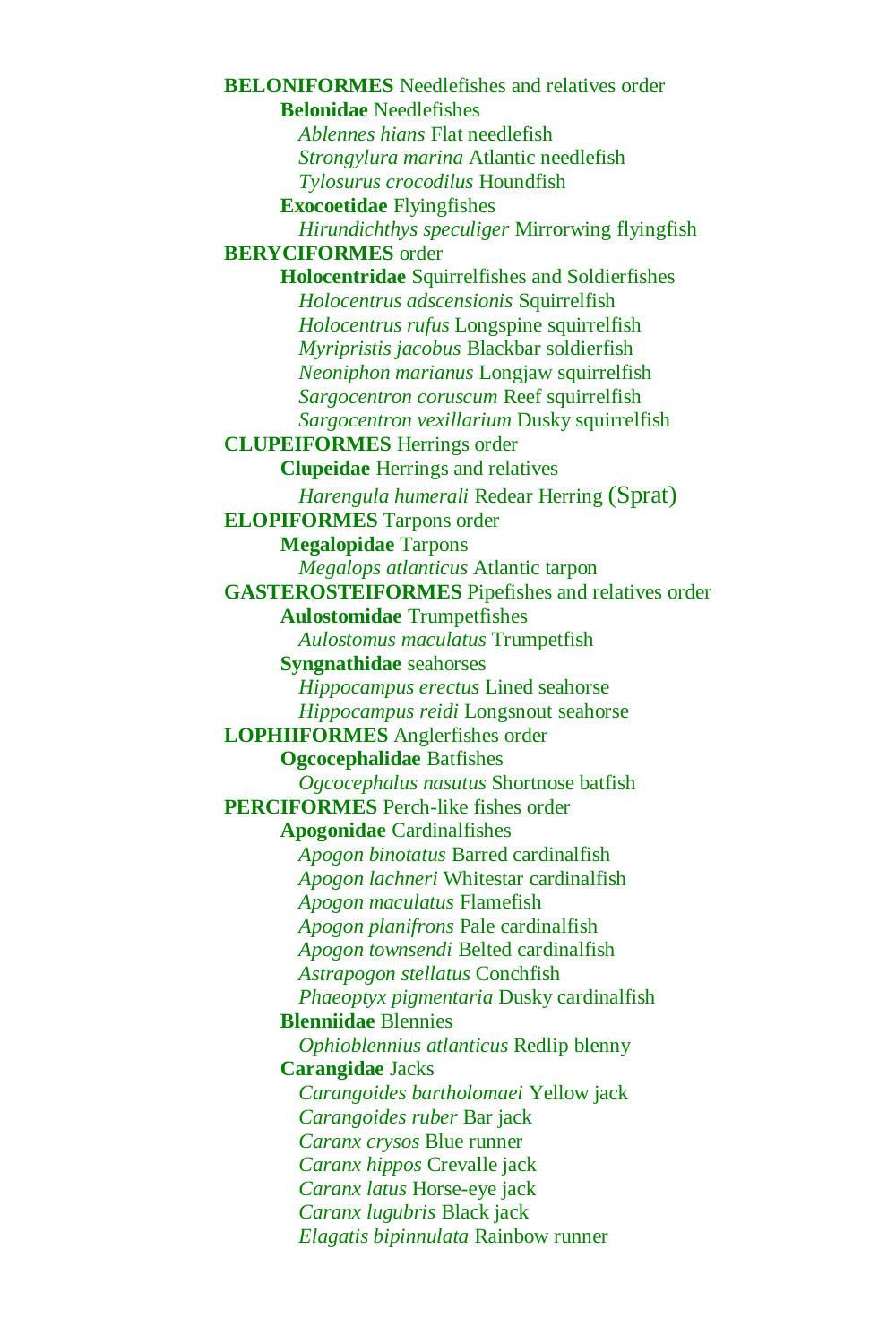*Selene vomer* Lookdown *Seriola dumerili* Greater amberjack *Trachinotus falcatus* Permit **Chaenopsidae** Flag blennies, Tube blennies *Acanthemblemaria aspera Acanthemblemaria spinosa* Spinyhead blenny *Chaenopsis ocellata* Bluethroat pikeblenny *Emblemaria pandionis* Sailfin blenny *Lucayablennius zingaro* Arrow blenny **Chaetodontidae** Butterflyfishes *Chaetodon capistratus* Foureye butterflyfish *Chaetodon ocellatus* Spotfin butterflyfish *Chaetodon striatus* Banded butterflyfish *Cheatodon sedentarius* Reef butterflyfish *Prognathodes aculeatus* Longsnout butterflyfish **Cirrhitidae** Hawkfishes *Amblycirrhitus pinos* Redspotted hawkfish **Echeneidae** Sharksuckers *Echeneis naucrates* Sharksucker *Echeneis neucratoides* Whitefin sharksucker **Ephippidae** Spadefishes *Chaetodipterus faber* Atlantic spadefish **Gerreidae** Mojarras *Gerres cinereus* Yellowfin mojarra **Gobiidae** Gobies *Bathygobius soporator* Frillfin goby *Coryphopterus dicrus* Colon goby *Coryphopterus eidolon* Pallid goby *Coryphopterus hyalinus* Glass goby *Coryphopterus lipernes* Peppermint goby *Coryphopterus personatus* Masked goby *Ctenogobius saepepallens* Dash goby *Elacatinus dilepis* Orangesided goby *Elacatinus louisae* Spotlight goby *Elacatinus lobeli Gnatholepis thompsoni* Goldspot goby *Gobiosoma sp.* Cleaning goby **Grammatidae** Basslets *Gramma loreto* Fairy basslet, Royal gramma *Gramma melacara* Blackcap basslet **Haemulidae** Grunts *Anisotremus surinamensisi* Black margate *Anostremus virginicus* Porkfish *Haemulon album* White margate *Haemulon aurolineatum* Tomtate *Haemulon carbonarium* Caesar grunt *Haemulon chrysargyreum* Smallmouth grunt *Haemulon flavolineatum* French grunt *Haemulon macrostomum* Spanish grunt *Haemulon parrai* Sailor's choice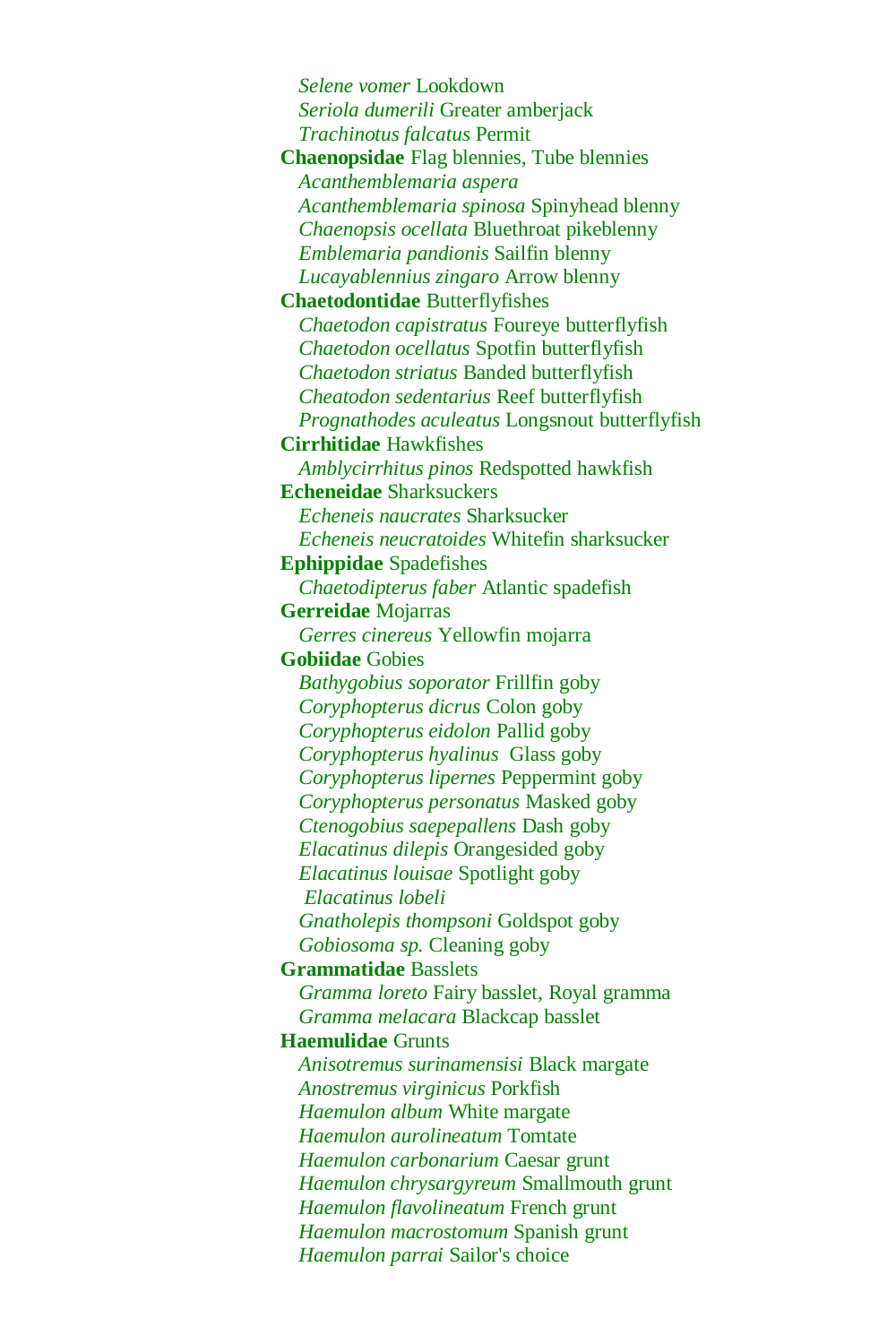*Haemulon plumieri* White grunt *Haemulon sciurus* Bluestriped grunt *Haemulon striatum* Striped grunt **Inermiidae** Bogas and Bonnetmouths *Emmelichthyops atlanticus* Bonnetmouth *Inermia vittata* Boga **Istiophoridae** *Makaira nigricans* Atlantic blue marlin **Kyphosidae** Sea chubs *Kyphosus incisor* Yellow Chub *Kyphosus sectator* Chub **Labride** Wrasses *Bodianus pulchellus* Spotfin hogfish *Bodianus rufus* Spanish hogfish *Clepticus parrae* Creole wrasse *Halichoeres bivittatus* Slippery dick *Halichoeres garnoti* Yellowhead wrasse *Halichoeres maculipinna* Clown wrasse *Halichoeres pictus* Rainbow Wrasse *Halichoeres radiatus* Puddingwife *Lachnolaimus maximus* Hogfish *Thalassoma bifasciatum* Bluehead wrasse *Xyrichtys martinicensis* Rosy razorfish *Xyrichtys splendens* Green razorfish **Labrisomidae** Labrisomid blennies *Malacoctenus boehlkei* Diamond blenny *Malacoctenus macropus* Rosy blenny *Malacoctenus triangulatus* Saddled blenny **Lutjanidae** Snappers *Lutjanus analis* Mutton snapper *Lutjanus apodus* Schoolmaster snapper *Lutjanus buccanella* Blackfin snapper *Lutjanus cyanopterus* Cubera snapper *Lutjanus griseus* Gray snapper *Lutjanus jocu* Dog snapper *Lutjanus mahogoni* Mahogany snapper *Lutjanus synagris* Lane snapper *Lutjanus vivanus* Silk Snapper, Yellow eye snapper *Ocyurus chrysurus* Yellowtail snapper **Malacanthidae** Tilefishes *Malacanthus plumieri* Sand tilefish **Mugilidae** Mullets *Mugil curema* White mullet **Mullidae** Gaotfishes *Mulloidichthys martinicus* Yellow goatfish *Pseudupeneus maculatus* Spotted goatfish **Opistognathidae** Jawfishes *Opistognathus aurifrons* Yellowhead jawfish *Opistognathus macrognathus* Banded jawfish *Opistognathus whitehursti* Dusky jawfish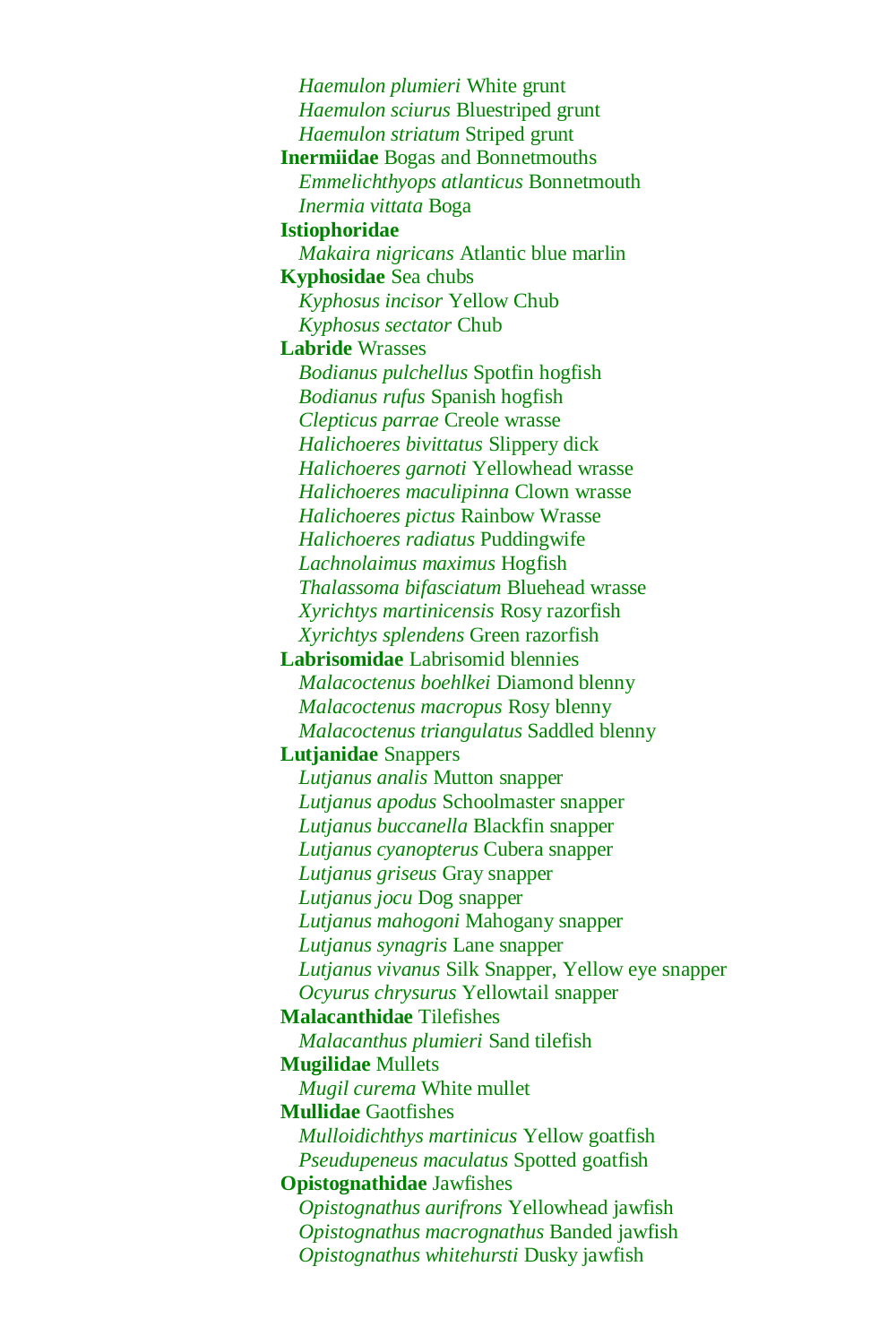**Pempheridae** Sweepers *Pempheris schomburgkii* Glassy Sweeper **Pomacanthidae** Angelfishes *Centropyge argi* Cherubfish *Holacanthus bermudensis* Blue angelfish *Holacanthus ciliaris* Queen angelfish *Holacanthus tricolor* Rock beauty *Pomacanthus arcuatus* Gray angelfish *Pomacanthus paru* French angelfish **Pomacentridae** Damselfishes *Abudefduf saxatilis* Sergeant major *Chromis cyanea* Blue chromis *Chromis enchrysura* Yellowtail reeffish *Chromis insolata* Sunshinefish *Chromis multilineata* Brown chromis *Microspathodon chrysurus* Yellowtail damselfish *Stegastes diencaeus* Longfin damselfish *Stegastes adustus* Dusky damselfish *Stegastes leucostictus* Beaugregory *Stegastes partitus* Bicolor damselfish *Stegastes planifrons* Threespot damselfish *Stegastes variabilis* Cocoa Damselfish **Priacanthidae** Bigeyes *Heteropriacanthus cruentatus* Glasseye snapper *Priacanthus arenatus* Bigeye **Rachycentridae** Cobias *Rachycentron canadum* Cobia **Scaridae** Parrotfishes *Cryptotomus roseus* Bluelip parrotfish *Scarus coelestinus* Midnight parrotfish *Scarus coeruleus* Blue parrotfish *Scarus guacamaia* Rainbow parrotfish *Scarus iseri* Striped parrotfish *Scarus taeniopterus* Princess parrotfish *Scarus vetula* Queen parrotfish *Sparisoma atomarium* Greenblotch parrotfish *Sparisoma aurofrenatum* Redband parrotfish *Sparisoma chrysopterum* Redtail parrotfish *Sparisoma radians* Bucktooth parrotfish *Sparisoma rubripinne* Redfin Parrotfish *Sparisoma viridae* Stoplight parrotfish **Sciaenidae** Drums *Equetus punctatus* Spotted drum **Scombridae** Mackerels *Acanthocybium solandri* Wahoo *Scomberomorus cavalla* King mackerel *Scomberomorus maculatus* Spanish mackerel *Scomberomorus regalis* Cero *Thunnus albacares* Yellowfin Tuna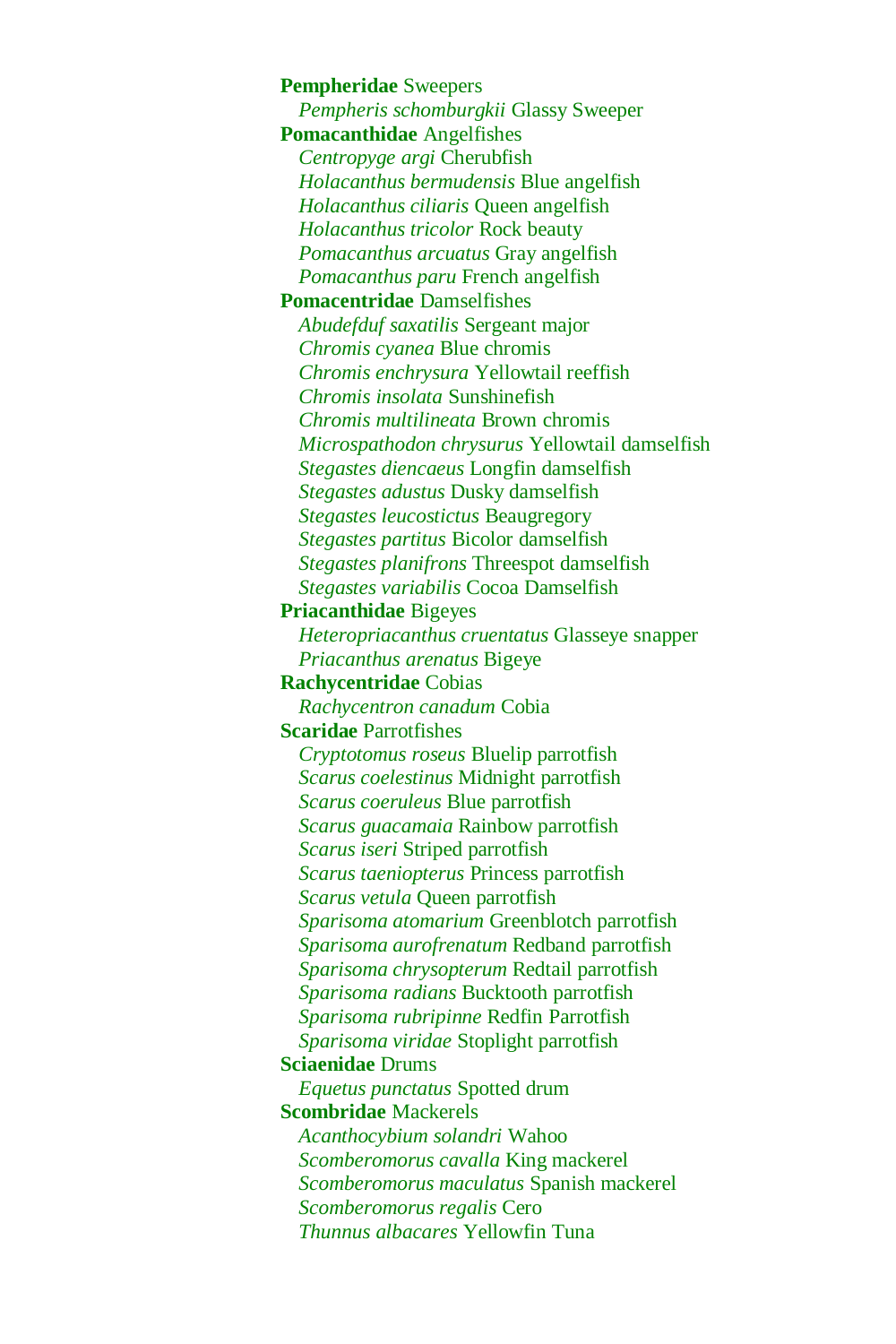**Serranidae** Sea basses *Cephalopholis cruentata* Graysby *Cephalopholis fulva* Coney *Epinephelus adscensionis* Rock hind *Epinephelus guttatus* Red hind *Epinephelus itajara* Goliath grouper *Epinephelus striatus* Nassau grouper *Hypoplectrus aberrans* Yellowbelly hamlet *Hypoplectrus gummigutta* Golden hamlet *Hypoplectrus guttavarius* Shy hamlet *Hypoplectrus indigo* Indigo hamlet *Hypoplectrus nigricans* Black hamlet *Hypoplectrus providencianus* Masked hamlet *Hypoplectrus puella* Barred hamlet *Hypoplectrus sp.* Hybrid hamlet *Hypoplectrus unicolor* Butter hamlet *Liopropoma mowbrayi* Cave bass *Liopropoma rubre* Peppermint bass *Mycteroperca bonaci* Black grouper *Mycteroperca interstitialis* Yellowmouth grouper *Mycteroperca phenax* Scamp *Mycteroperca tigris* Tiger grouper *Mycteroperca venenosa* Yellowfin grouper *Paranthias furcifer* Creole-fish *Rypticus saponaceus* Greater soapfish *Schultzea beta* School bass *Serranus tabacarius* Tobaccofish *Serranus tigrinus* Harlequin bass *Serranus tortugarum* Chalk bass **Sparidae** Porgies *Archosargus probatocephalus* Sheepshead *Calamus bajonado* Jolthead Porgy *Calamus calamus* Saucereye Porgy **Sphyraenidae** Barracudas *Sphyraena barracuda* Great barracuda *Sphyraena borealis* Southern sennet **Tripterygiidae** Triplefins *Enneanectes altivelis* Lofty Triplefin **PLEURONECTIFORMES** Flatfishes order **Bothidae** Lefteye flounders *Bothus lunatus* Peacock flounder *Bothus ocellatus* Eyed Flounder **SCORPAENIFORMES** Scorpionfishes and relatives order **Dactylopteridae** Flying gurnards *Dactylopterus volitans* Flying Gurnard **Scorpaenidae** Scorpionfishes *Scorpaena plumieri* Spotted scorpionfish *Pterois volitans* Red lionfish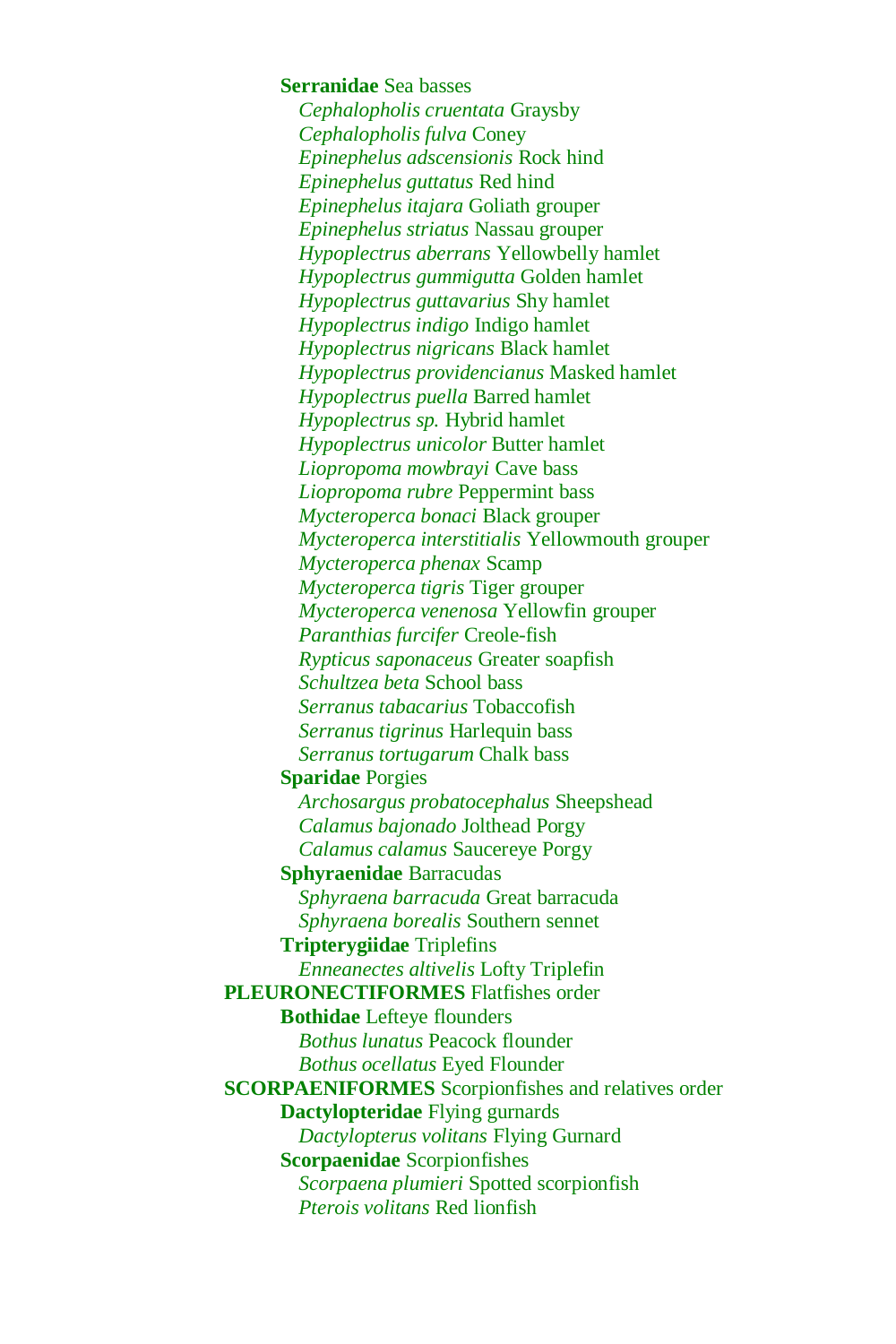**TETRAODONTIFORMES** Trunkfishes and relatives order **Acanthuridae** Surgeonfishes *Acanthurus bahianus* Ocean surgeonfish *Acanthurus chirurgicus* Doctorfish *Acanthurus coeruleus* Blue tang **Balistidae** Triggerfishes and Filefishes *Balistes capriscus* Grey triggerfish *Balistes vetula* Queen triggerfish *Canthidermis sufflamen* Ocean triggerfish *Melichthys niger* Black durgon **Diodontidae** Porcupinefishes *Chilomycterus antennatus* Bridled Burrfish *Diodon holocanthus* Balloonfish *Diodon hystrix* Porcupinefish **Monacanthidae** Filefishes *Aluterus schoepfii* Orange filefish *Aluterus scriptus* Scrawled filefish *Cantherhines macrocerus* Whitespotted filefish *Cantherhines pullus* Orangespotted filefish *Monacanthus tuckeri* Slender filefish **Ostraciidae** Boxfishes *Acanthostracion polygonius* Honeycomb Cowfish *Acanthostracion quadricornis* Scrawled Cowfish *Lactophrys bicaudalis* Spotted trunkfish *Lactophrys trigonus* Trunkfish *Lactophrys triqueter* Smooth trunkfish **Tetraodontidae** Puffers *Sphoeroides spengleri* Bandtail puffer *Canthigaster rostrata* Sharpnose puffer *REPTILES FROM GLOVER'S REEF ATOLL* **CHORDATA** phylum *REPTILIA* class **SQUAMATA** Lizards order **Gekkonidae** Geckos family *Aristelliger georgeensis* St. George island gecko *Phyllodactylus insularis* Island leaf-toed gecko **Polychrotidae** Anoloid Lizards *Anolis sagrei* Brown Anole **Iguanidae** *Iguana*s *Ctenosaura similis* Black spiny-tailed Iguana *Iguana iguana* Green Iguana **TESTUDINES** Turtles order **Cheloniidae** Sea Turtles *Caretta caretta* Loggerhead sea turtle *Chelonia mydas* Green sea turtle *Eretmochelys imbricata* Hawksbill sea turtle **CROCODILIA** Crocodilians order **Crocodylidae** Crocodiles

*Crocodylus acutus* American crocodile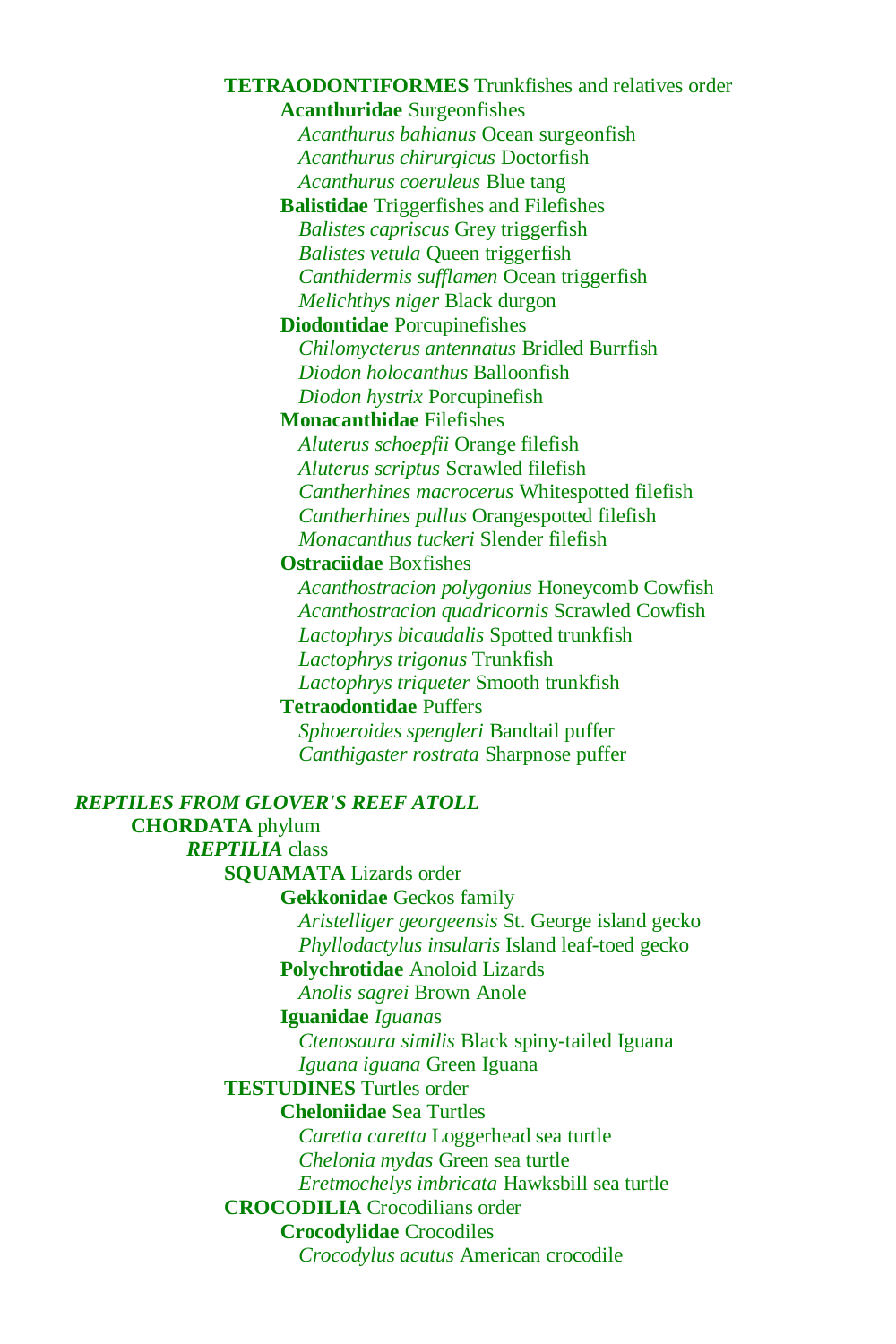# *BIRDS SEEN ON GLOVER'S REEF ATOLL* **CHORDATA** phylum *AVES* class **Accipitridae** Eagles and Hawks family *Pandion haliaetus* Osprey **Anatidae** Ducks *Anas discors* Blue-winged Teal **Apodidae** Swifts *Chaetura pelagica* Chimney Swift **Ardeidae** Bitterns, Egrets, Herons *Ardea alba* Great Egret *Ardea herodias* Great Blue Heron *Bubulcus ibis* Cattle Egret *Butorides virescens* Green Heron *Egretta caerulea* Little Blue Heron *Egretta thula* Snowy Egret *Egretta tricolor* Tricolored Heron *Nyctanassa violacea* Yellow-crowned Night-Heron *Nycticorax nycticorax* Black-crowned Night Heron **Bombycillidae** Waxwings *Bombycilla cedrorum* Cedar Waxwing **Caprimulgidae** Nightjars *Chordeiles minor* Common Nighthawk **Cardinalidae** Cardinals and Grosbeaks *Passerina caerulea* Blue Grosbeak *Passerina ciris* Painted Bunting *Passerina cyanea* Indigo Bunting *Pheucticus ludovicianus* Rose-breasted Grosbeak **Charadriidae** Plovers and relatives *Pluvialis squatarola* Black-bellied Plover **Columbidae** Doves and Pigeons *Patagioenas leucocephala* White-crowned Pigeon *Zenaida asiatica* White-winged Dove **Cuculidae** Cuckoos *Coccyzus americanus* Yellow-billed Cuckoo **Enidae** Kingfishers *Megaceryle alcyon* Belted Kingfisher **Falconidae** Caracaras, Falcons *Falco columbarius* Merlin *Falco peregrinus* Peregrine Falcon **Fregatidae** Frigatebirds *Fregata magnificens* Magnificent Frigatebird **Fringillidae** Old World Finches *Carduelis tristis* American Goldfinch **Hirundinidae** Swallows *Hirundo rustica* Barn Swallow *Progne subis* Purple Martin *Riparia riparia* Bank Swallow *Stelgidopteryx ruficollis* Southern Rough-winged Swallow *Tachycineta bicolor* Tree Swallow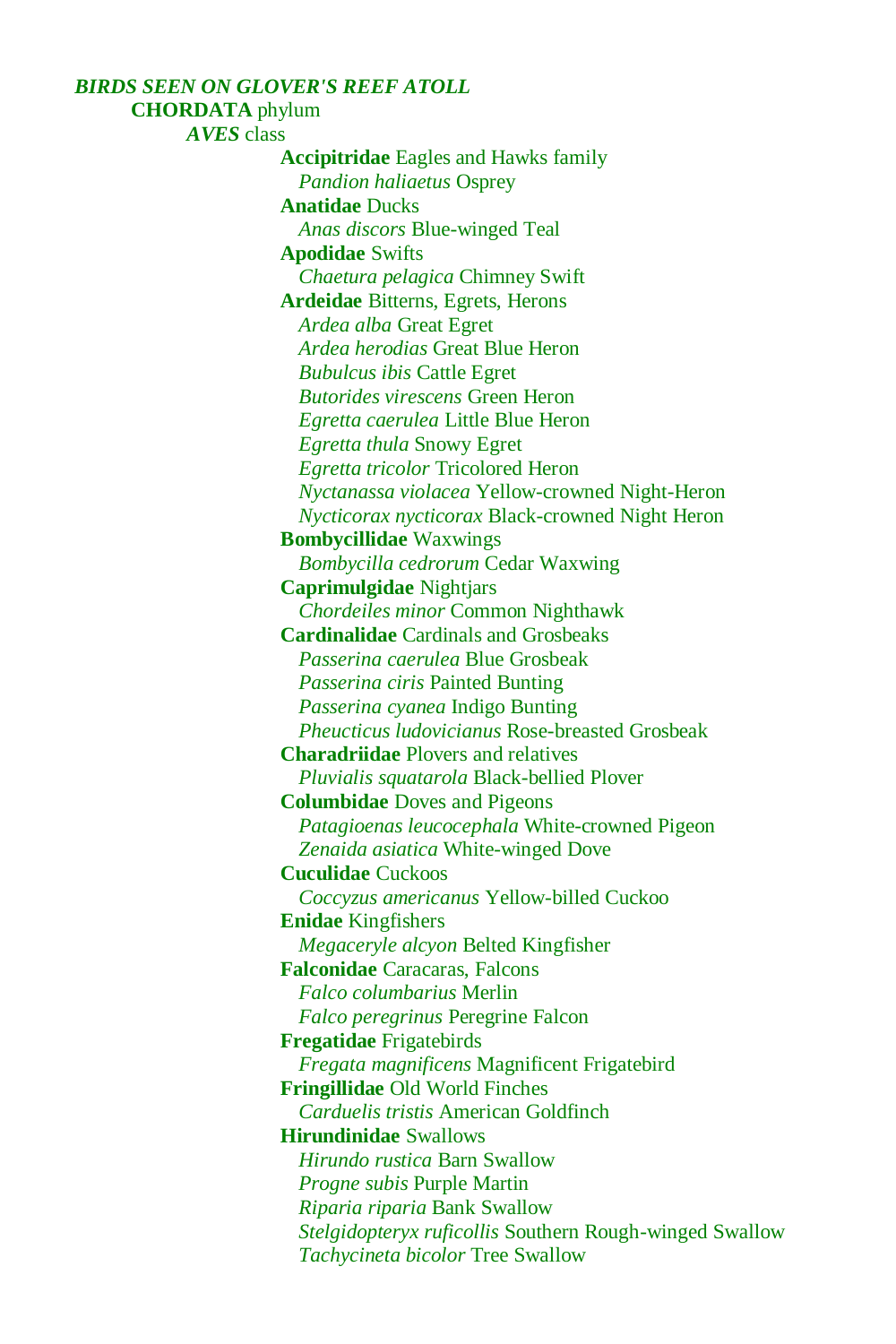**Icteridae** Blackbirds and Oreoles *Icterus galbula* Baltimore Oriole *Icterus spurius* Orchard Oriole *Quiscalus mexicanus* Great-tailed Grackle **Laridae** Terns, Gulls and relatives *Anous stolidus* Brown Noddy *Anous tenuirostris* Sooty Noddy *Larus atricilla* Laughing Gull *Sterna antillarum* Least Tern *Sterna fuscata* Sooty Tern *Sterna maxima* Royal Tern **Mimidae** Mockingbirds and Thrashers *Dumetella carolinensis* Gray Catbird **Parulidae** New World Warblers, Wood-Warblers *Dendroica caerulescens* Black-throated Blue Warbler *Dendroica castanea* Bay-breasted Warbler *Dendroica cerulea* Cerulean Warbler *Dendroica coronata* Yellow-rumped warbler *Dendroica discolor* Prairie Warbler *Dendroica dominica* Yellow-throated Warbler *Dendroica fusca* Blackburnian Warbler *Dendroica magnolia* Magnolia Warbler *Dendroica palmarum* Palm Warbler *Dendroica pensylvanica* Chestnut-sided Warbler *Dendroica petechia erithachorides* Mangrove Warbler *Dendroica petechia* Yellow Warbler *Dendroica tigrina* Cape May Warbler *Dendroica virens* Black-throated Green Warbler *Geothlypis trichas* Common Yellowthroat *Helmitheros vermivorum* Worm-eating Warbler *Icteria virens* Yellow-breasted Chat *Limnothlypis swainsonii* Swainson's Warbler *Mniotilta varia* Black-and-white Warbler *Oporornis formosus* Kentucky Warbler *Parula americana* Northern Parula *Protonotaria citrea* Prothonotary Warbler *Seiurus aurocapilla* Ovenbird *Seiurus motacilla* Louisiana Waterthrush *Seiurus noveboracensis* Northern Waterthrush *Setophaga ruticilla* American Redstart *Vermivora chrysoptera* Golden-winged Warbler *Vermivora peregrina* Tennessee Warbler *Vermivora pinus* Blue-winged Warbler *Wilsonia citrina* Hooded Warbler **Pelecanidae** Pelicans *Pelecanus occidentalis* Brown Pelican **Phaethontidae** Tropicbirds *Phaethon lepturus* White-tailed Tropicbird **Phalacrocoracidae** Cormorants *Phalacrocorax auritus* Double-crested Cormorant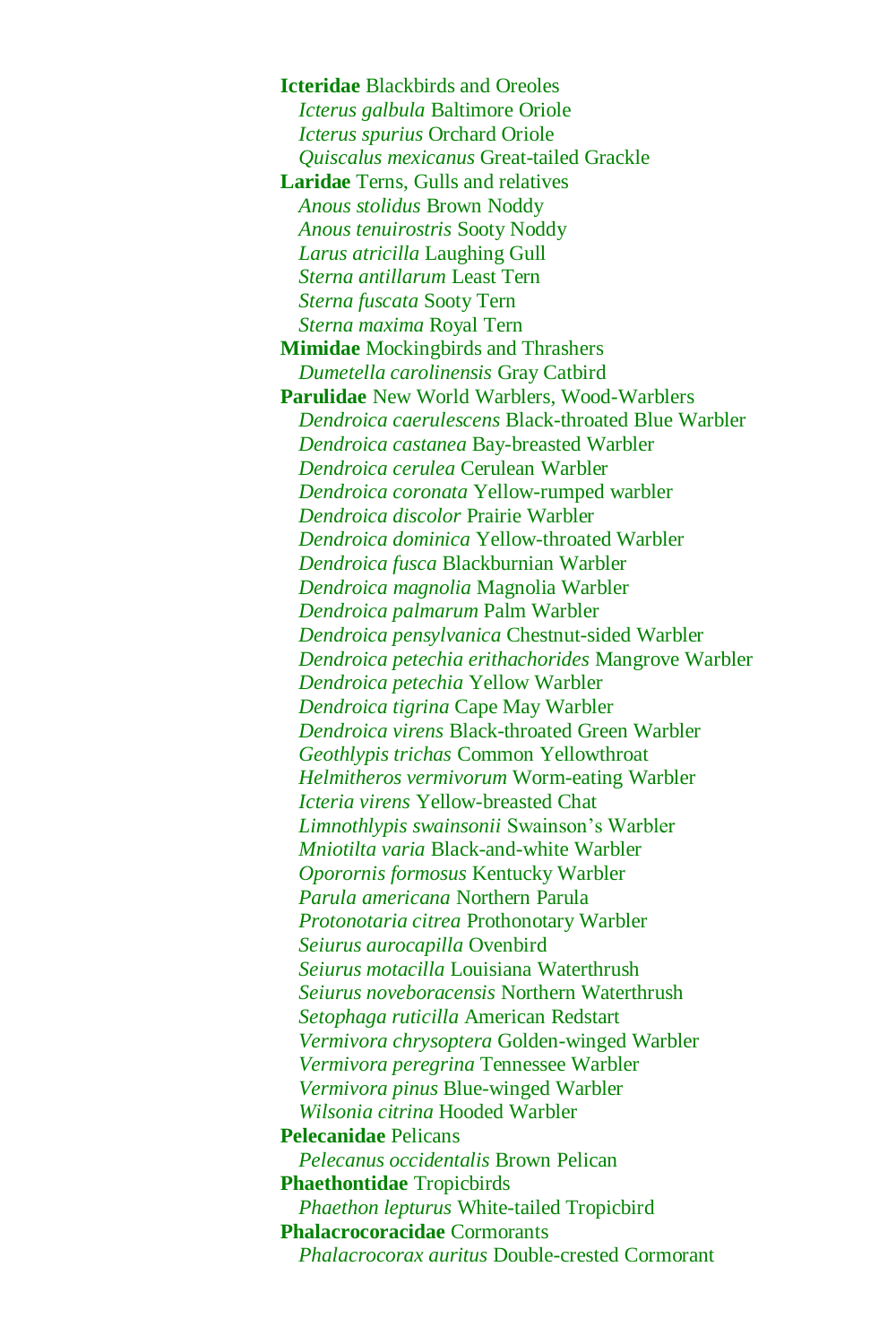**Phasianidae** Pheasants and relatives *Gallus gallus domesticus* Domesticated Chicken **Picidae** Woodpeckers *Sphyrapicus varius* Yellow-bellied Sapsucker **Rallidae** Coots and Rails *Fulica sp.* Coot Rail *Porzana carolina* Sora **Scolopacidae** Sandpipers *Actitis macularius* Spotted Sandpiper *Arenaria interpres* Ruddy Turnstone *Calidris alba* Sanderling *Tringa melanoleuca* Greater Yellowlegs **Sulidae** Boobies and Gannets *Sula leucogaster* Brown Booby *Sula sula* Red-footed Booby **Thraupidae** Tanagers *Piranga olivacea* Scarlet Tanager *Piranga rubra* Summer Tanager **Trochilidae** Hummingbirds *Amazilia tzacatl* Rufous-tailed Hummingbird *Anthracothorax prevostii prevostii* Green-breasted Mango *Archilochus colubris* Ruby-throated Hummingbird *Chlorostilbon ricordii* Cuban Emerald Hummingbird **Turdidae**  *Catharus guttatus* Hermit Thrush *Catharus minimus* Gray-cheeked Thrush *Catharus ustulatus* Swainson's Thrush *Hylocichla mustelina* Wood Thrush **Tyrannidae** Tyrant Flycatchers *Contopus virens* Eastern Wood-Pewee *Empidonax flaviventris* Yellow-bellied Flycatcher *Myiarchus crinitus* Great-crested Flycatcher *Tyrannus forficatus* Scissortail Flycatcher *Tyrannus tyrannus* Eastern Kingbird *Xenotriccus mexicanus* Pileated Flycatcher **Vireonidae** Vireos *Vireo altiloquus* Black-whiskered Vireo *Vireo flavifrons* Yellow-throated Vireo *Vireo griseus* White-eyed Vireo *Vireo magister* Yucatan Vireo *Vireo olivaceus* Red-eyed Vireo *Vireo pallens* Mangrove Vireo *Vireo philadelphicus* Philadelphia Vireo *Vireo solitarius* Solitary Vireo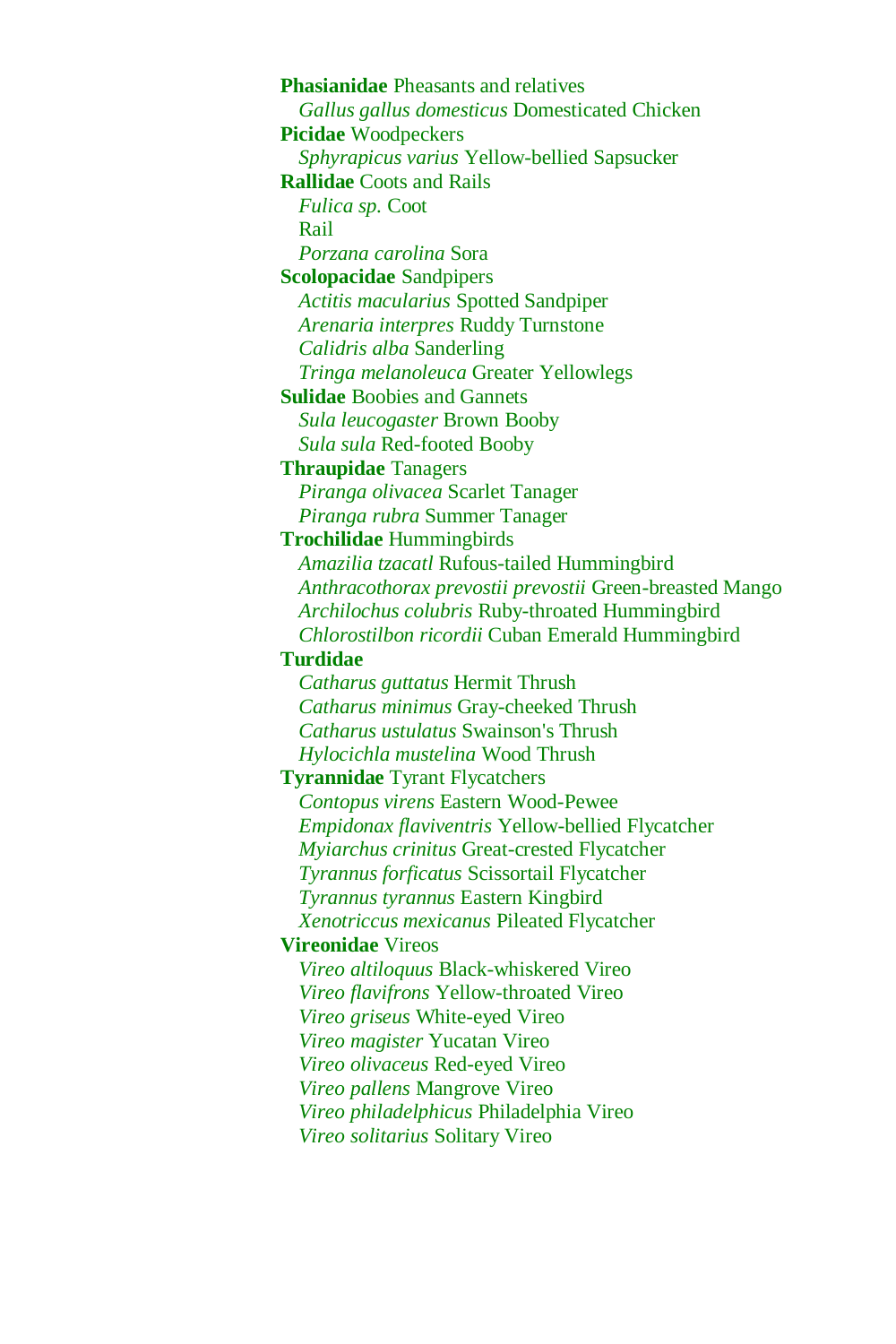*MAMMALS FROM GLOVER'S REEF ATOLL* **CHORDATA** phylum *MAMMALIA* class **ARTIODACTYLA** order **Suidae** Pigs *Sus sp.* Domesticated pig **CARNIVORA** order *Canis familiaris* Domesticated dog *Felis cattus* Domesticated cat **CETACEA** order **Delphinidae** Dolphins *Stenella frontalis* Atlantic spotted dolphin *Stenella longirostris* Long-snouted spinner dolphin *Tursiops truncatus* Bottlenosed dolphin **CHIROPTERA** Bats order **Bat LAGOMORPHA** order **Leporidae** *Oryctolagus cuniculus* European rabbit (Domestic rabbit) **RODENTIA** order *Cavia sp.* Guinea pig *Rattus sp.* Rat **SIRENIA** order **Trichechidae** Manatees *Trichechus manatus* West Indian Manatee

#### **SOURCES:**

**Anonymous (1996-97)** Middle Caye Checklist (hand-written notebook of species sightings).

**Balderamos, (2007)** List of Bird Species – Glover's Reef, APPENDIX 3, Glover's Reef Marine Reserve – Management Plan 2008-2013, pp 141-142, Wildtracks / Wildlife Conservation Society.

**Bennett, Susan P. (2010)** personal communication

**Bright, T. (1999)** Glover's Reef CD.

**Carr, A.**, personal observations.

**Clarke, R. D., C. M. Finelli, E. J. Buskey (2009)** Water flow controls distribution and feeding behavior of two co-occurring coral reef fishes: II. Laboratory experiments: Coral Reefs 28:475–488.

**Finelli C. M. , R. D. Clarke , H. E. Robinson , E. J. Buskey (2009)** Water flow controls distribution and feeding behavior of two co-occurring coral reef fishes: I. Field measurements: Coral Reefs 28:461–473.

**Gibson, J.**, personal observations.

**Gibson, J. (1988)** Glover's Reef Atoll Draft Management Plan: Wildlife Conservation International, New York Zoological Society.

**Gischler, E. and J. H. Hudson (1996)** Holocene development of an isolated carbonate platform: Glover's reef atoll, Belize. 1996 Coral Reef Symposium presentation.

**Gittings, S.,** Personal observation

**Glover's Reef Marine Reserve (2007)** Management Plan 2008-2013. Wildtracks / Wildlife Conservation Society.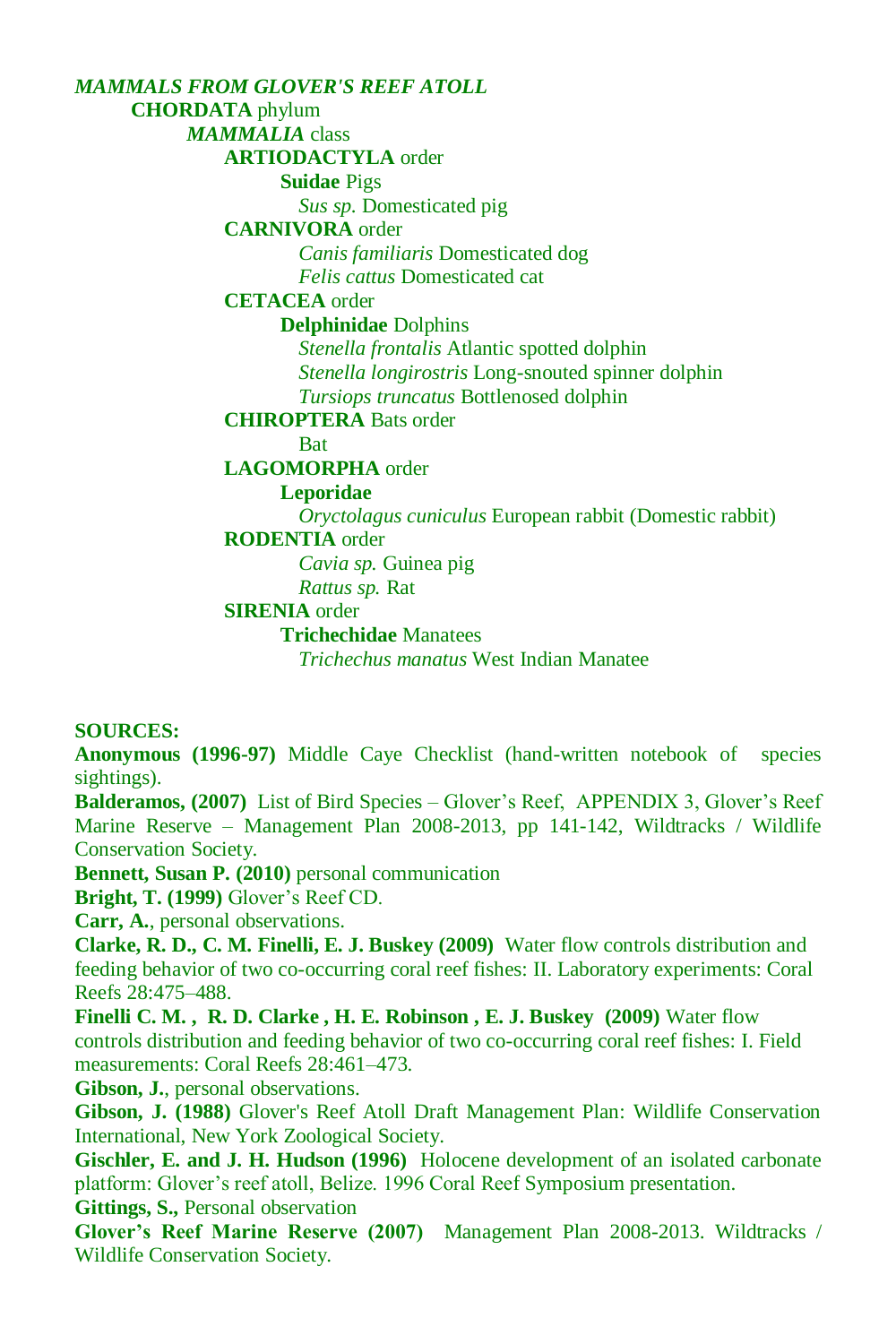**Gonzalez-Rivero, M (2010**) Personal communication

**Lang, Dr. Judith (2010**) Personal communication

**Lang, Dr. Judith (1971)** Field notes from Long Caye, Glover's Reef. Unpublished, CITRE program field trip.

**Linhart (1980)** Local biogeography of plants on a Caribbean atoll. Journal of Biogeography 7

**McClanahan, T.R. Bergman, K., Huitric, M., McField, M., Elfwing, T., Nystrrom, M., Nordemar, I. (2000)** Response of fishes to algae reduction on Glovers Reef, Belize. Marine Ecology Progress Series.

**McClanahan, T.R. McField, M., Huitric, M., Bergman, K., Sala, E., Nystrrom, M., Nordemar, I., Elfwing, T., Muthiga, N.A. (2001)** Responses of algae, corals and fish to the reduction of macroalgae in fished and unfished patch reefs of Glovers Reef Atoll , Belize. Coral Reefs.

**McClanahan T. R. & Muthiga N. A. (1997?)** Abundance, Distribution and Diversity of Coral Reef Epibenthic Gastropods of Glovers Reef Atoll, Belize. Manuscript for Bulletin of Marine Science-Coral Reef Section, 26pp.

**McClanahan, T.R., Sala, E., Stickels, P, Cokos, B.A., Baker, A., Starger, C.J. (2003)** Interaction between nutrients and herbivory in controlling algal communities and coral condition on Glover's Reef, Belize. Marine Ecology Progress Series.

**Meadows, M. (1998)** Middle Caye and birds. 14 – 18 October 1998.

**Meerman, J.C. (1995)** Western Long Caye, Glover's Atoll Terrestrial Biological Survey. Belize Tropical Forest Studies Publication #4.

**Mumby, P.J. (2010)** ReefVid web site <http://www.reefvid.org>

**Pikitch, E.K., D.D. Chapman, E.A. Babcock, M.S. Shivji (2005**) Habitat use and demographic population structure of elasmobranchs at a Caribbean atoll (Glover's Reef, Belize). Marine Ecology Progress Series.

**Powell (1997)** Draft Guidebook to Glovers Reef.

**Reef Foundation (2000)** REEF Geographic Report For: Region 5: NW Caribbean, subregion 55: Belize, Zone 5505: Glover's Reef.

**Salvin, O. (1862)** A Fortnight amongst the Sea-birds of British Honduras.

**Smedley, M (2010)** Personal communication.

**Stoddart D.R. (1962)** Three Caribbean Atolls: Turneffe Islands, Lighthouse Reef and Glover's Reef, British Honduras. Atoll Research Bulletin. Washing DC: Pacific Science Board, No. 87.

**Tilley, A. (2009)** Species found at Glovers Reef. <http://wcsgloversreef.org>

**Tsuda, R.T. and C. J. Dawes (1974)** Preliminary Checklist of Marine Benthic Plants from Glover's Reef Cays: Atoll Res. Bull. 257.

**Victor, Benjamin C. (2010)** personal communication

**Walker (2007)** List of Plant Species – Middle Caye, Glover's Reef, APPENDIX 2, Glover's Reef Marine Reserve – Management Plan 2008-2013, pp149-150, Wildtracks / Wildlife Conservation Society.

**Wallace, R.J. (1974)** A reconnaissance of the sedimentology and ecology of Glover's Reef Atoll, Belize. Ph.D. Thesis, Princeton University.

**Wallace R.J. & S.D. Schafersmann. (1977)** Patch-reef ecology and sedimentology of Glover's Reef Atoll, Belize. Am. Ass. Petrol. Geol. Studies in geology 4.